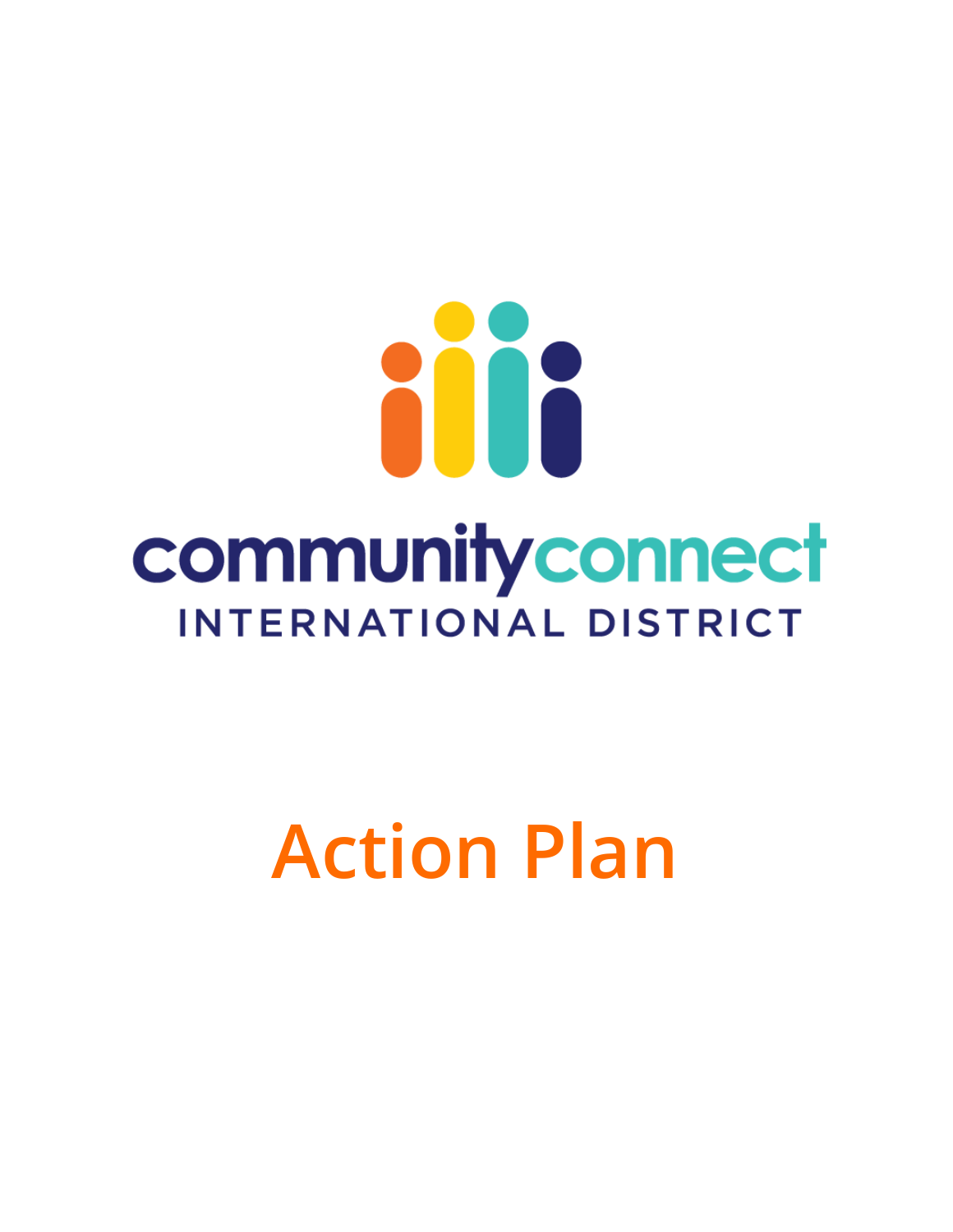#### L **EXECUTIVE SUMMARY**

#### • Mission Statement

The International District Community-Based Crime Reduction (CBCR) initiative views crime and violence as a serious public health issue that requires a holistic and community-driven response. The CBCR initiative will engage residents of the International District and involve stakeholders to learn about and join the crime reduction and community development action plans of the CBCR Leadership Council and its different working groups.

The CBCR initiative has a vision of a safer, more peaceful International District, accomplished by cultivating and boosting the neighborhood's existing strengths and resilience to decrease crime rates. The project aims to implement a variety of place-based interventions under the broad categories of 1) community health and social services and 2) community prosecution and policing in an effort to build trust, connect at-risk populations with resources, and combat crime in hot-spot areas.

The International District CBCR initiative seeks to support the following core elements of the CBCR program: data-driven, community-oriented, spurs revitalization, and builds partnerships.

#### • Core Leadership Team

- Second Judicial District Attorney's Office
	- Raúl Torrez, Bernalillo County District Attorney
	- Adolfo Mendez, Chief of Policy and Planning
	- Theresa Romero, Community Prosecutor
	- Virginia Perez-Ortega, Program Administrator
	- Johnn Osborn, Deputy District Attorney

#### **O** Community Steering Committee

- **E** Jeff Anderson, ArtsHub
- Dr. Gabriel R. Sanchez, University of New Mexico
- Pat Davis, City Councilor, District 6
- Reyna Luz Juarez, Community Member
- Suzy Sanchez-Beg and Jeff Holland, Endorphin Power Company
- John Bulten, East Central Ministries

#### • Data-Driven Elements

During the planning process, the CBCR team considered a number of qualitative and quantitative variables. The core leadership team and research partner examined demographic data; area-specific crime data, including incident- and address-level information and aggregated crime by type; maps of associated metrics such as public health, education, and transportation;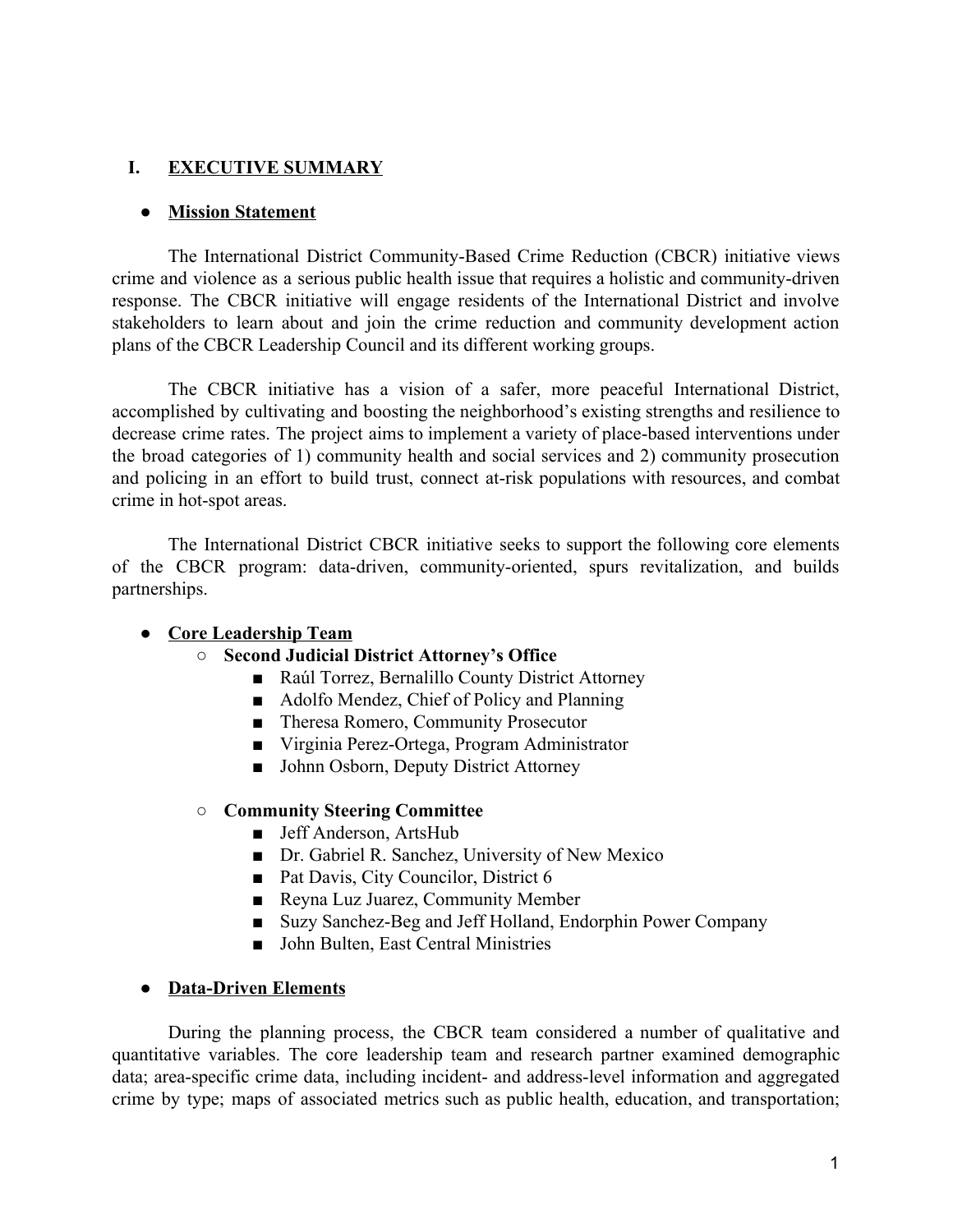and more qualitative measures of community concerns such as perceptions of safety and wellness. The DA's office has a data connection to the Albuquerque Police Department and is able to regularly access and analyze calls for service, map incidents and their relative frequencies, and create tools for viewing crime trends over time. Data is shared within the core leadership team as well as being accessible to the Leadership Council and working groups in their efforts to plan and implement the various projects. The above types of data will be used to assess progress and measurable outcomes of the projects.

A significant consideration was the existing set of resources in and available to the International District. The research partner and each of the working groups engaged in an extensive process of asset mapping (see Appendix A), using the UCLA Center for Health Policy and Research framework for the process<sup>1</sup>. Effective community development efforts are contingent upon a basic understanding and documentation of community assets, capacities and abilities. Thus, the key to enhancing community capacity is to locate all local assets and begin connecting them with one another in a manner that greatly improves their power and effectiveness (Kretzmann and McKnight 1996).

Asset mapping is a fundamental part of community engagement, whether related to crime prevention or economic development (Aigner, Raymond, and Smidt 2002; Beaulieu 2002; Berkowitz and Wadud 2003; Roehlkepartain 2001). Kerka (2003) with Ohio State University's Center on Education and Training for Employment describes asset mapping as "documenting the tangible and intangible resources of a community, viewing it as a place with assets to be preserved and enhanced, not deficits to be remedied." The UCLA framework defines a community asset or resource as anything that improves the quality of community life. These assets might include: the capacities and abilities of community members; physical structures or places such as schools, hospitals, churches, libraries, or community centers; local businesses that provide jobs and support the local economy; neighborhood or civic organizations; and local private, public, and nonprofit institutions or organizations.

The UCLA framework recommends the following steps to create an asset map:

- 1. Define community boundaries.<sup>2</sup>
- 2. Identify and involve partners: the key partners represented in the CBCR group are a vital part of this process, with more groups to be determined – some of which are mentioned in draft Asset Map.
- 3. Determine what type of assets to include: the draft ID Asset Map includes some of the key groups, facilities, institutions, organizations and individuals in the community. The CBCR group should determine what other assets we should include.
- 4. List the assets of groups: an exercise identifying the assets of each group involved in CBCR, and other groups in the International District.
- 5. List the assets of individuals: in addition to the elected officials listed in the draft Asset Map, other key leaders and community members should be identified and their assets related to this project. These might include faith leaders, neighborhood association leaders, business owners and non-profit and social service agency directors.

<sup>&</sup>lt;sup>1</sup> Section 1: Asset Mapping - healthpolicy.ucla.edu

 $2$  https://www.cabq.gov/planning/documents/internationaldistrict11X17.pdf/view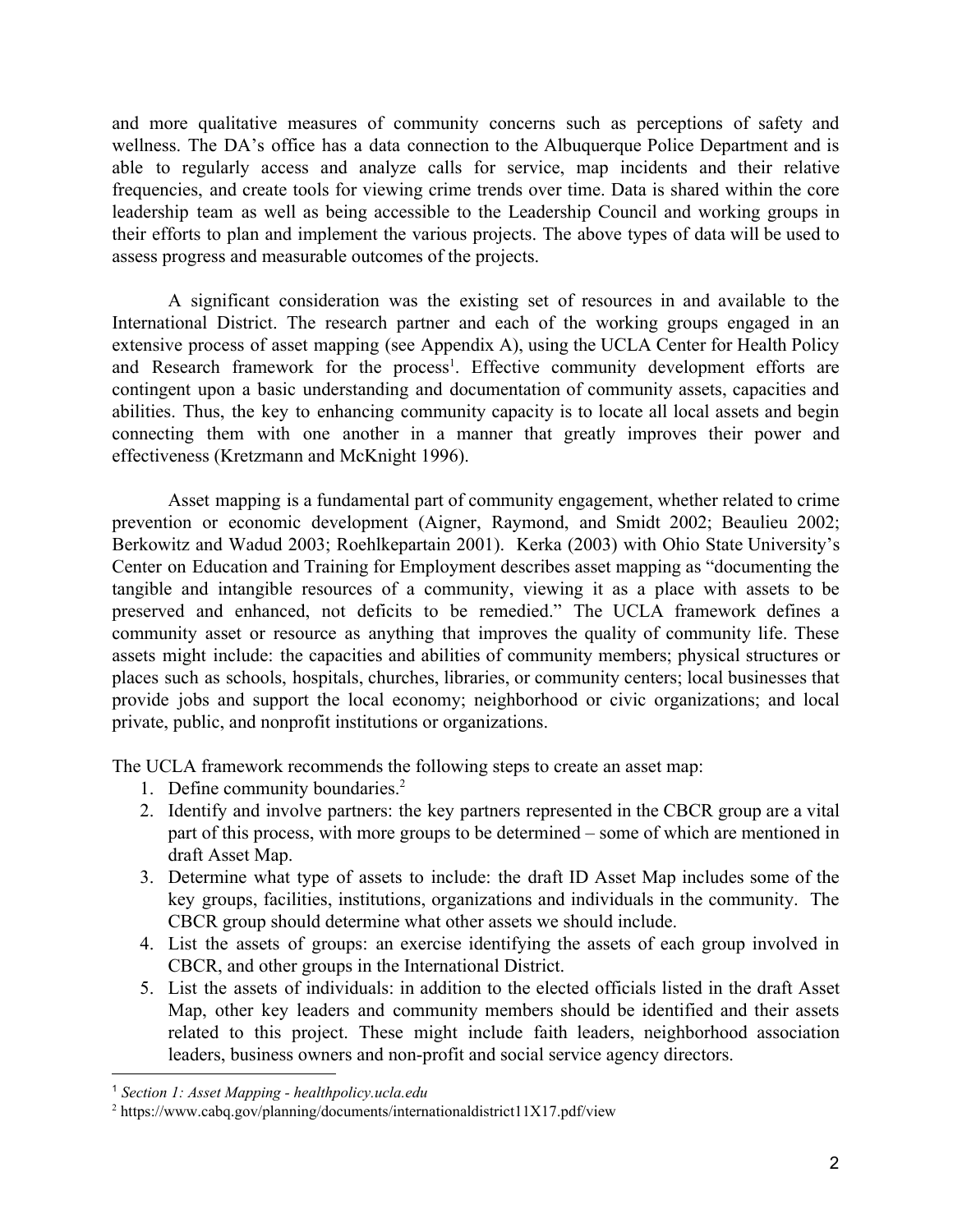6. Organize assets on a map: finally, working with a research and data team, the assets should be mapped using the International District Sector Development Plan Map. The UNM GPS team could support this mapping effort.

The "International District Asset Map" (see Appendix A) is a preliminary list of as many of the above assets as possible. The CBCR team looks forward to working with community members to further expand the list. $3$ 

Prior to receiving the CBCR grant, the DA's Office worked with the John Jay College of Criminal Justice on plans to join the National Network for Safe Communities and to consult with the College on implementation of the Group Violence Intervention model (GVI) and Pulling Levers techniques. The GVI project in Albuquerque is still under development with the CBCR team participating in its implementation. John Jay College is currently performing a problem analysis of Albuquerque as a whole. This process involves a group audit and incident review, in which representatives from APD and the DA's Office reviewed every active and violent group<sup>4</sup> in the city, as well as every homicide from January 2017-November 2019 and every non-fatal shooting from January 2019-November 2019. The purpose of this group audit and incident review was to identify group-motivated incidents (GMIs). After reviewing the data, John Jay produced a preliminary Problem Analysis Report, which included an analysis of group population, the extent to which groups are connected with homicides and shootings, characteristics of group involved violence, social network analysis, and recommendations/next steps. The Problem Analysis report is included as Appendix B.

# • Community-Oriented Efforts

The Leadership Council and CBCR team narrowed down ideas for effective and realistic initiatives that will accomplish the holistic community-based crime reduction goals of the CBCR grant. During the first two meetings of the Leadership Council, the partners created issue-specific working groups that concentrate on different areas of speciality and concern. These working groups are focused on Kids and Families, Behavioral Health, Economic Development, Infrastructure, and Law Enforcement. The working groups defined their statements of purpose, established their priorities, strategized about necessary data collection, and identified a comprehensive set of projects that complement one another to address the underlying causes of crime.

The DA's Office hired a project administrator in May 2019 to manage the grant activities. The DA's office also hired an intern, who is a community member of the target area, to assist with the first Early Action Project and provide general support to the CBCR activities from June 2019 through May 2020. The office funded the internship position outside of the CBCR grant. The project administrator and intern worked with the CBCR team and the Leadership Council to (1) define and plan the Early Action Project, (2) identify existing projects

<sup>&</sup>lt;sup>3</sup> Mary Emery & Cornelia Flora (2006) Spiraling-Up: Mapping Community Transformation with Community Capitals Framework, Community Development, 37:1, 19-35.

<sup>&</sup>lt;sup>4</sup> John Jay defines "group" as two or more individuals who engage in violence and/or criminal acts together, especially groups who have been actively involved in violence within the last 1-2 years.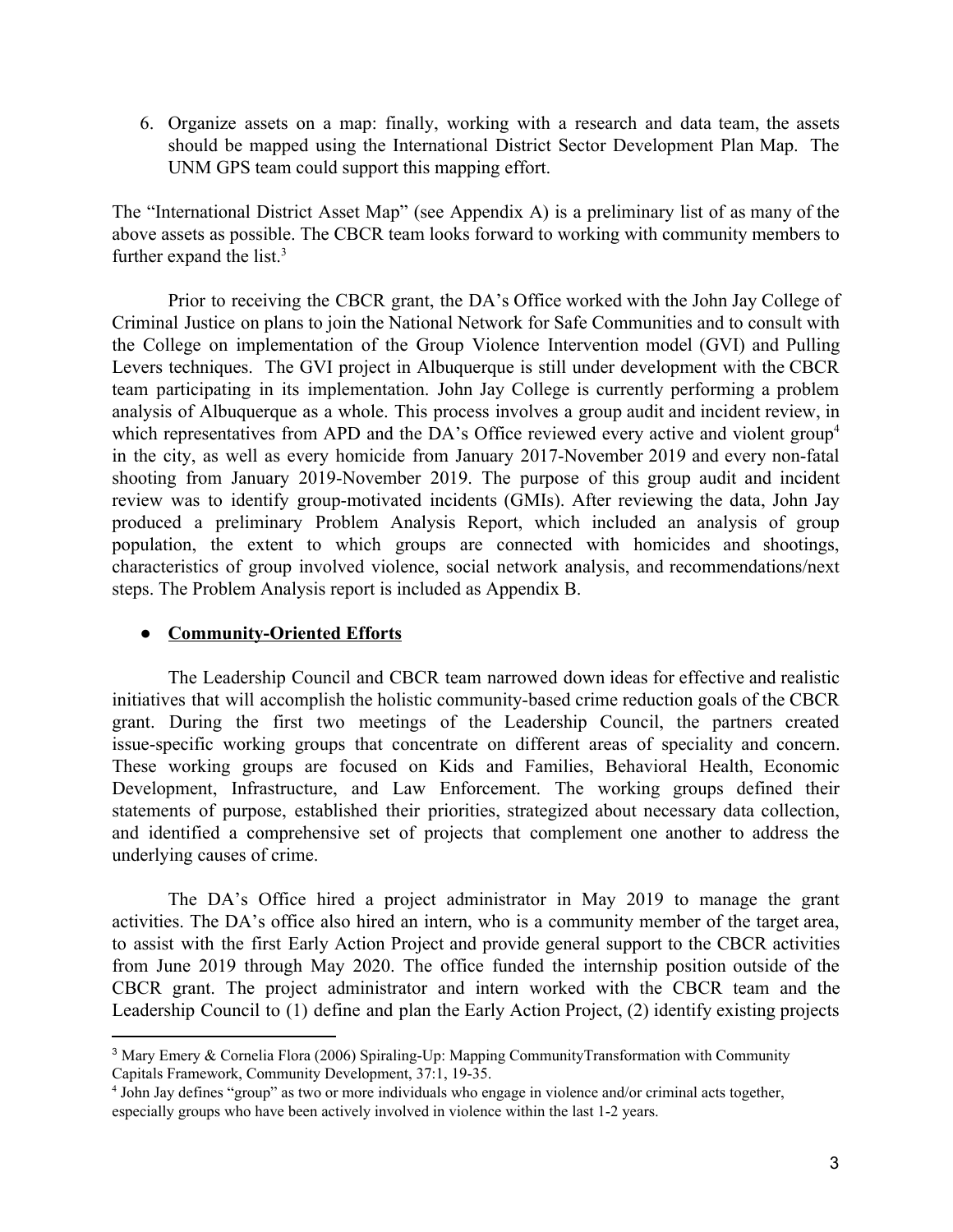and programs in the International District that can be supported, enhanced, and incorporated into a crime-reduction model, (3) support the individual working groups, and (4) build trust and relationships in the community. The project administrator convened the different working groups to strategize and create their own action plans. These action plans were later incorporated into a cohesive intervention strategy. Each working group selected their own leaders and the dynamics of each working group differed from one another.

The working groups are comprised of representatives from the following community-based organizations and social service providers:

- **ABC Community School**  $\circ$
- Albuquerque Public Schools  $\circ$
- **Bernalillo County Behavioral Health**  $\circ$
- Bernalillo County Community Health Council  $\circ$
- City of Albuquerque Parks and Recreation  $\circ$
- **East Central Ministries**  $\circ$
- **Endorphin Power Company**  $\circ$
- **International District Economic Development Center**  $\circ$
- **International District Healthy Communities Coalition**  $\circ$
- Manzano del Sol Village  $\circ$
- New Mexico Community Data Collaborative  $\circ$
- New Mexico Department of Health  $\circ$
- New Mexico Legal Aid  $\circ$
- Office of African American Affairs  $\circ$
- Presbyterian Community Health  $\circ$
- **Street Safe NM**  $\circ$
- The New Mexico Asian Family Center  $\circ$
- Together4Brothers  $\circ$
- United States Attorney's Office  $\circ$
- United Way of Central New Mexico, Mission: Families  $\circ$
- **VIZIONZ-SANKOFA**  $\circ$

Different organizations serving on the Leadership Council will partner with the DA's Office in planning, training, and staffing related to the proposed mobile resource hub project. Members of the community and working groups will have important roles in developing and staffing the resource hub, updating and maintaining a resource guide of existing services, and identifying further service needs in the community.

## • Spurs Revitalization Efforts

The proposed projects seek to spur revitalization in the International District by engaging residents and supporting their efforts to improve their neighborhoods. Some of these projects include neighborhood clean-ups/beautification efforts and art projects. The CBCR team will partner with New Mexicans to Prevent Gun Violence to make gun violence awareness murals at or near major crime hot-spots. These murals will be created by youth who live in the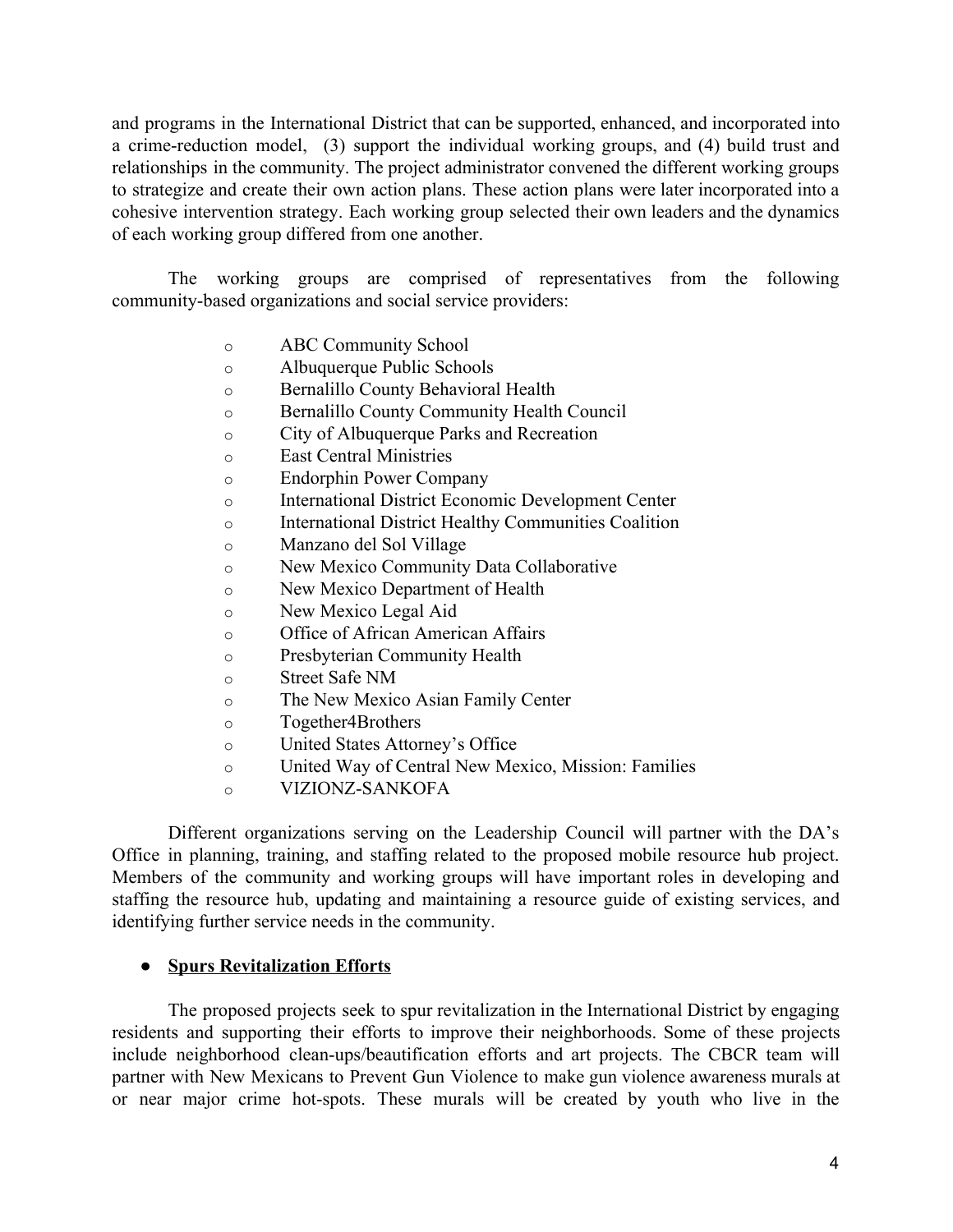International District and the CBCR team is actively looking for locations for these interactive paintings. The CBCR team also prepared a nomination form for partners to suggest locations for clean-up activities (parks, alleyways, etc). CBCR will pair youth with service projects. CBCR will continue to participate in CiOlovia, described further in the Early Action Project summary.

Members of the business community were not specifically involved in the planning process, but there are a number of planned engagements moving forward. The community prosecutor and program administrator will participate in the District 6 Merchants Coalition meetings; this is a group of business owners and merchants along Central Ave. from Nob Hill into the International District. The community prosecutor will provide training about the criminal justice process and applicable laws. CBCR has also partnered with the International District Economic Development Hub, a relatively new organization in the International District that supports residents to create businesses and grow the job base.

Community organizations and neighborhood associations were involved throughout the planning process and will remain CBCR partners in the action phase. Endorphin Power Company (EPC) is a major partner of CBCR and provided an office space for the team to use that is centrally located in the International District. Neighborhood associations include members <sup>5</sup> of the District 6 Neighborhood Association Coalition. Other community health partners include Presbyterian Healthcare Services, Arts Hub, and East Central Ministries. East Central Ministries is a critical partner for staffing the mobile resource hub with community navigators.

## • Builds Partnerships

During the planning phase, the DA's Office reached out to community leaders, neighborhood residents, and representatives from various organizations and institutions that serve the International District. More than fifty individuals from schools, service providers, law enforcement, and community organizations partnered with the DA's Office and committed to serving on the CBCR Leadership Council. The Council met six times during the planning phase on January 23, February 20, April 13, May 21, August 28, and November 20, 2019. The Community Steering Committee, composed of Leadership Council members, is an active part of the core leadership and collaborative team, providing valuable community voices to the DA's office.

The Leadership Council and its constituent working groups were instrumental in the planning phase and will continue to be engaged during the implementation of the projects they helped propose. The Leadership Council and individual working groups will continue to meet regularly during the implementation phase.

The research partner, UNM Innovation Academy, conducted literature reviews regarding the intervention proposals, established baseline data for the target area, and will assist in creating and measuring evaluation and assessment metrics for the project implementation. They will collect qualitative data in the form of "PhotoVoice" and will create a feedback survey utilized at

<sup>&</sup>lt;sup>5</sup> Fair West Neighborhood Association, Elder Homestead Neighborhood Association, La Mesa Neighborhood Association, and South San Pedro Neighborhood Association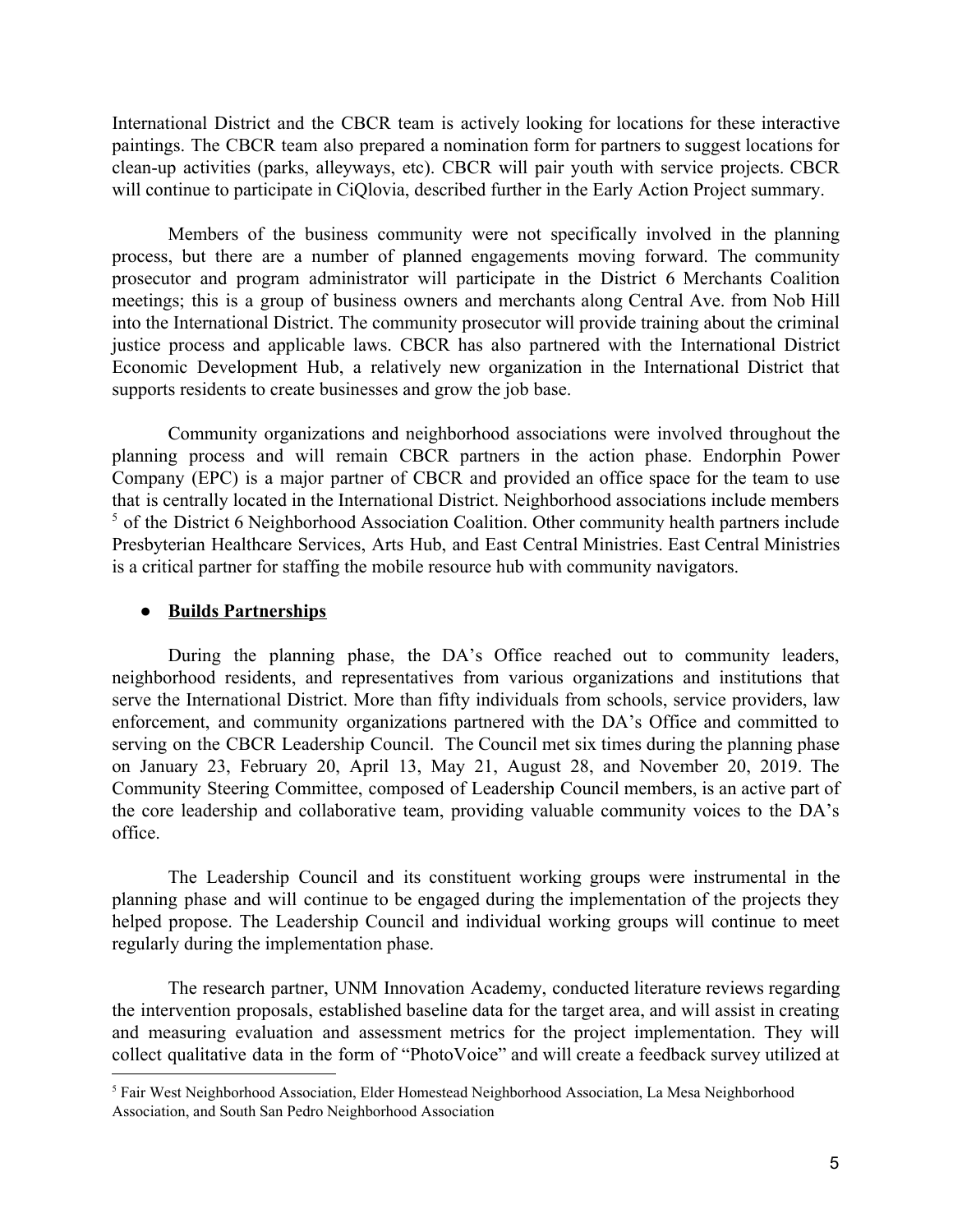the proposed resource hub to identify and address further community needs. One of the researchers attended the CBCR All-Sites meeting in St. Louis, MO with the program administrator and community prosecutor.

Elected officials who supported the CBCR initiative in 2018 include Debbie Sariñana (NM State Representative), and the 2018 New Mexico Congressional Delegation: Tom Udall, Steve Pearce, Ben Ray Lujan, Michelle Lujan Grisham, and Martin Heinrich. City government and public safety partners include Tim Keller (Mayor of Albuquerque), Tim Geier (APD Chief of Police), Johnny Yara (Commander, APD SE Area Command), Pat Davis (City Councilor, District 6), and Vanessa Baca (Manager of City of Albuquerque Office of Neighborhood Coordination).

#### **PLAN NARRATIVE** II.

## $\bullet$  Scanning

The CBCR Leadership Council and the working groups examined pressing issues and risk factors in the International District, including poverty, witnessing/experiencing violence, use of alcohol and other drugs, homelessness, incarceration, truancy, economic disparities, lack of access to health services, childcare, after school programming for youth, inadequate public transportation, and easy access to guns. These chronic difficulties lead to cyclical and inter-related problems that prevent the development and maintenance of a functioning community. Residents of the International District have a long, shared history in being over-policed, over-studied, and underserved.

The New Mexico Community Data Collaborative (NMCDC) developed and shared neighborhood data with the working groups. Some of the data included child health and well being, school retention, student mobility, drop out rates, etc. That data guided the working groups and informed their decisions to craft their action plans. The groups worked diligently to identify tangible long-term solutions that address the root causes of violence. Please see Appendix H for more details about this root cause analysis.

Overwhelmingly, the Leadership Council requested assistance to connect individuals and families to the resources they need, most of which already exist in the International District. It became clear to the CBCR team that there are many misconceptions and assumptions about how the criminal justice system operates. For example, it is not uncommon for residents to conflate the responsibilities of the different law enforcement agencies (state and federal), prosecuting authorities, CYFD, city and county government, etc. Community members requested training on some of these topics.

The Leadership Council and the different working groups concluded that violence in the International District, and in general, is a complex issue and the solution must be comprehensive. They prioritized feasible, systemic change rather than creating new programs. They agreed that any crime-reduction strategy must be long-term, community driven, and based in compassion, respect, and responsibility. The proposed CBCR framework places children and families in the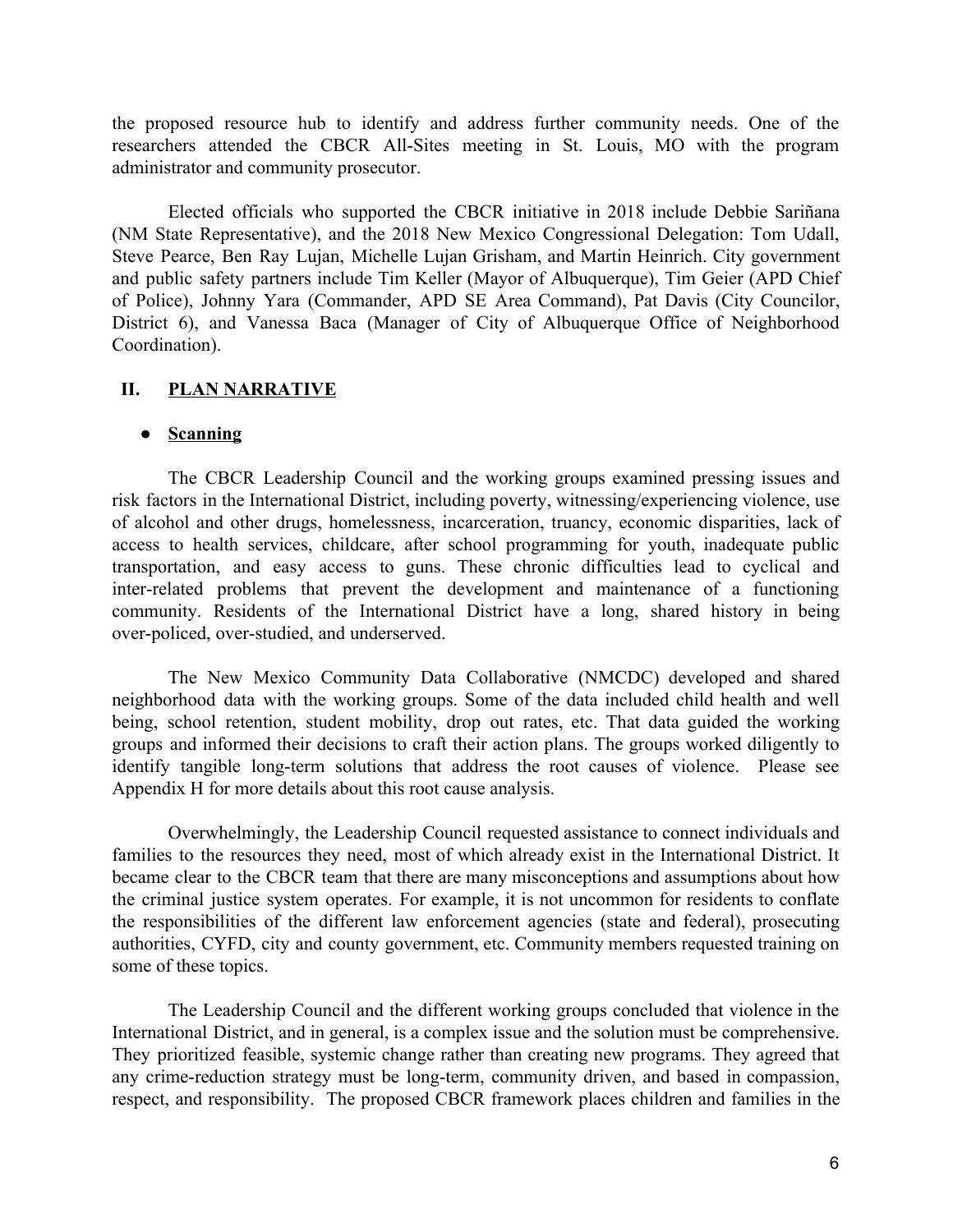center, honors their voices and desires, and builds on their resilience and survival skills. These approaches will address the overarching goals of the projects: building trust and maintaining productive relationships between criminal justice stakeholders and members of the community, connecting at-risk populations (specifically families) with resources, and combat crime in hot-spot areas with creative place-based solutions.

## • **Analysis**

The CBCR target area, the International District, is located in the southeast quadrant of Albuquerque, New Mexico, in Bernalillo County. The City of Albuquerque defines the International District borders as Lomas Boulevard to the north, Wyoming Boulevard to the east, Gibson Boulevard and Kirtland Air Force Base to the south, and San Mateo Boulevard to the west. It is home to 37,600 people—  $6.7\%$  of Albuquerque's population—and is made up of seven distinct neighborhoods: Fair West, Siesta Hills, Trumbull Village, Elder Homestead, La Mesa, and South San Pedro. Four have active neighborhood associations.

The International District constitutes most of an established geographic crime analysis area designated as the "Southeast Crime Zone" (SCZ). The International District is served by the Albuquerque Police Department Southeast (SE) Area Command. The International District falls entirely within beats 333, 334, 335, and 336. Although only 6.7% of Albuquerque's population resides in this District, 13% of calls for service come from the SE. There are 12,444 total addresses in the SE.

The International District is disproportionately affected by violent crime: 27% of homicides, 37.3% of non-fatal shootings with injury, 22.2% of aggravated assaults, 19.9% of cariackings, 23.6% of robberies, and 20% of non-fatal shootings without injury. Of the total addresses, 10.99% (1,367) had one or more violent crime incidents; 3.7% (461) had two or more violent crime incidents, 0.87% (108) had five or more violent crime incidents, and 0.27% (34) had ten or more violent crime incidents.

The following are the top 15 addresses for frequency of violent crimes, accounting for 479 incidents from 2014-2016:

- McDonalds/Circle K, located at 8601 Central Ave. NE (intersection of Wyoming and Central) (98 incidents)
- Wyoming Terrace Plaza Mobile Home Park, located at 9000 Zuni Rd. SE (46 incidents)
- Walmart, located at 301 San Mateo Blvd. SE (45 incidents)
- Circle K, located at 7817 Central Ave. NE (intersection of Pennsylvania and Central) (35 incidents)
- Shopping center/strip mall (Subway, Big Lots), located at 5555 Zuni Rd. SE (28) incidents)
- CVS Pharmacy (now closed and vacant), located at 7105 Central Ave. NE (intersection of Louisiana and Central) (25 incidents)
- Walgreens/bus stop, located at 5201 Central Ave. NE (intersection of San Mateo and Central) (24 incidents)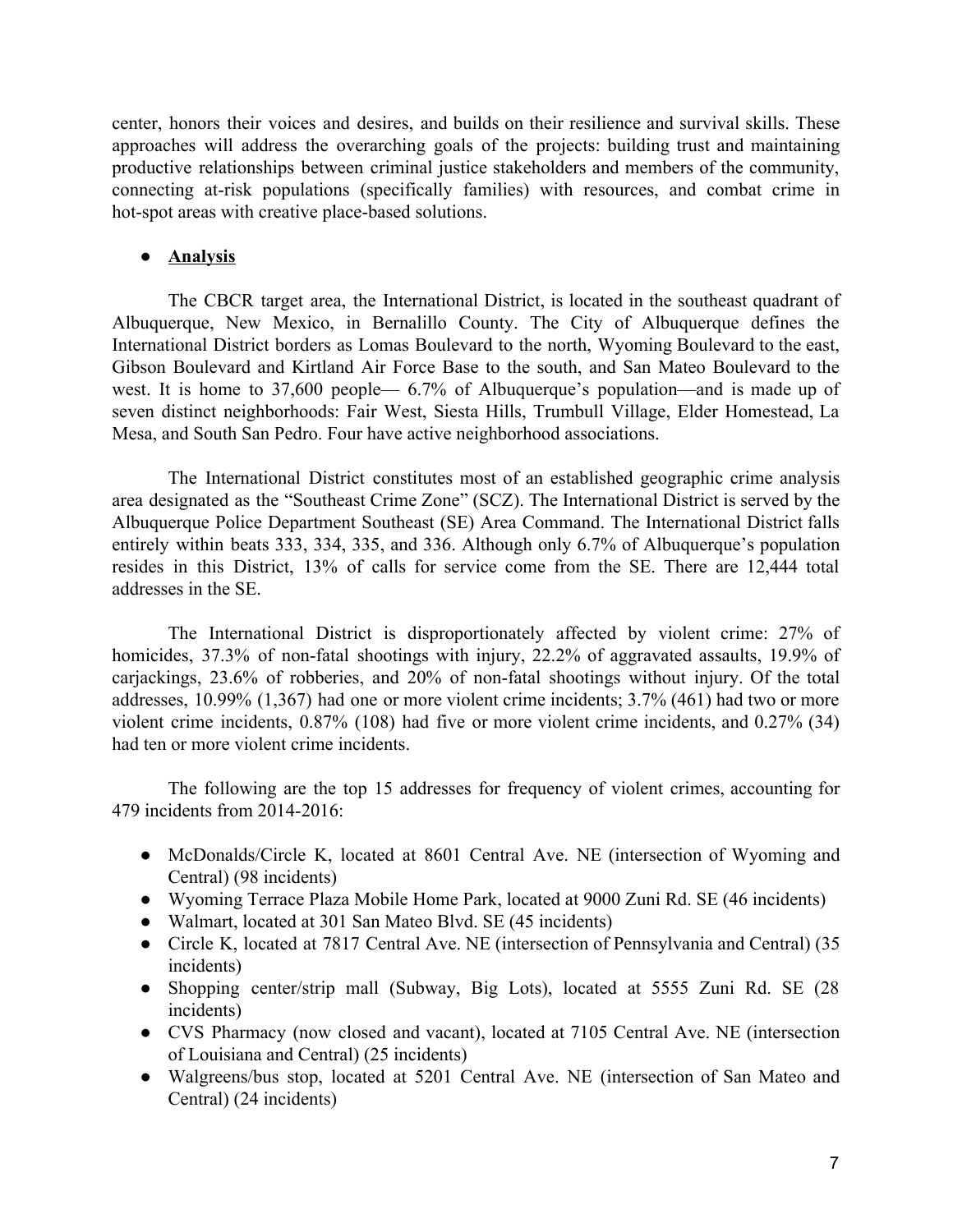- Alon, located at  $6900$  Zuni Rd. SE (23 incidents)
- Madeira Court Apartments, located 1001 Madeira Dr. SE (23 incidents)
- $\bullet$  Multi-family housing unit, located at 1101 Madeira Dr. SE (18 incidents)
- Cinnamon Tree Apartments, located at 7220 Central Ave. SE (17 incidents)
- $\bullet$  7-Eleven, located at 5401 Kathryn Ave. SE (17 incidents)
- Desert Sands Hotel (demolished), 5000 Central Ave. SE (16 incidents)

The proportion of city murders located in the SCZ has trended up:  $20\%$  in  $2014$ ,  $26\%$  in 2015, 31% in 2016, and 27% in 2017.

Property crime also plagues the International District. Of the total addresses, 23.65%  $(2,943)$  had one or more non-larceny property crime incidents; 7.88% (981) had two or more non-larceny property crime incidents;  $1.38\%$  (172) had five or more non-larceny property crime incidents; and  $0.51\%$  (63) had 10 or more non-larceny property crime incidents.

The following are the top 15 addresses for frequency of non-larceny property crime from  $2014-2016$ , accounting for 704 incidents:

- Walmart, located at 301 San Mateo Blvd. SE (154 incidents)
- Wyoming Terrace Placa Mobile Home Park, located at 9000 Zuni Rd. SE (115 incidents)
- Cinnamon Tree Apartments, located at 7220 Central Ave. SE (93 incidents)
- $\bullet$  Plaza Feliz Apartments, located at 517 San Pablo St. SE (40 incidents)
- Warren Park Apartments, located at 900 Continental Loop SE (39 incidents)
- Extra Space Storage, located at 201 Eubank Blvd. SE (34 incidents)
- Continental Arms Apartments, located at 1200 Madeira Dr. SE (33 incidents)
- $\bullet$  Multi-family housing unit, located at 1101 Madeira Dr. SE (33 incidents)
- Encino Gardens Apartments, located at  $412$  Alvarado Dr. SE (30 incidents)
- McDonalds/Circle K, located at 8601 Central Ave. NE (intersection of Wyoming and Central) (29 incidents)
- Valencia Court Apartments, located at 200 Valencia Dr. SE (29 incidents)
- Warren Continental Apartments, located at 920 Continental Loop SE (25 incidents)
- $\bullet$  Nob Hill Apartments, located at 4949 Roma Ave. NE (25 incidents) (not in ID)
- Villa Apartments, located at 1111 Cardenas Dr. SE (25 incidents)

(See Appendix C, SE Crime Data)

# **•** Response

In consultation with the community and technical advisor, the CBCR project proposes to implement a two-pronged public health response to crime reduction and prevention. The proposed public health framework will focus on 1) community health and social services and 2) community prosecution and policing.

The Centers for Disease Control's Public Health Approach to Violence Prevention is a four-step process rooted in the scientific method. The four steps are: (1) Define and Monitoring the Problem,  $(2)$  Identify Risk and Protective Factors,  $(3)$  Develop and Test Prevention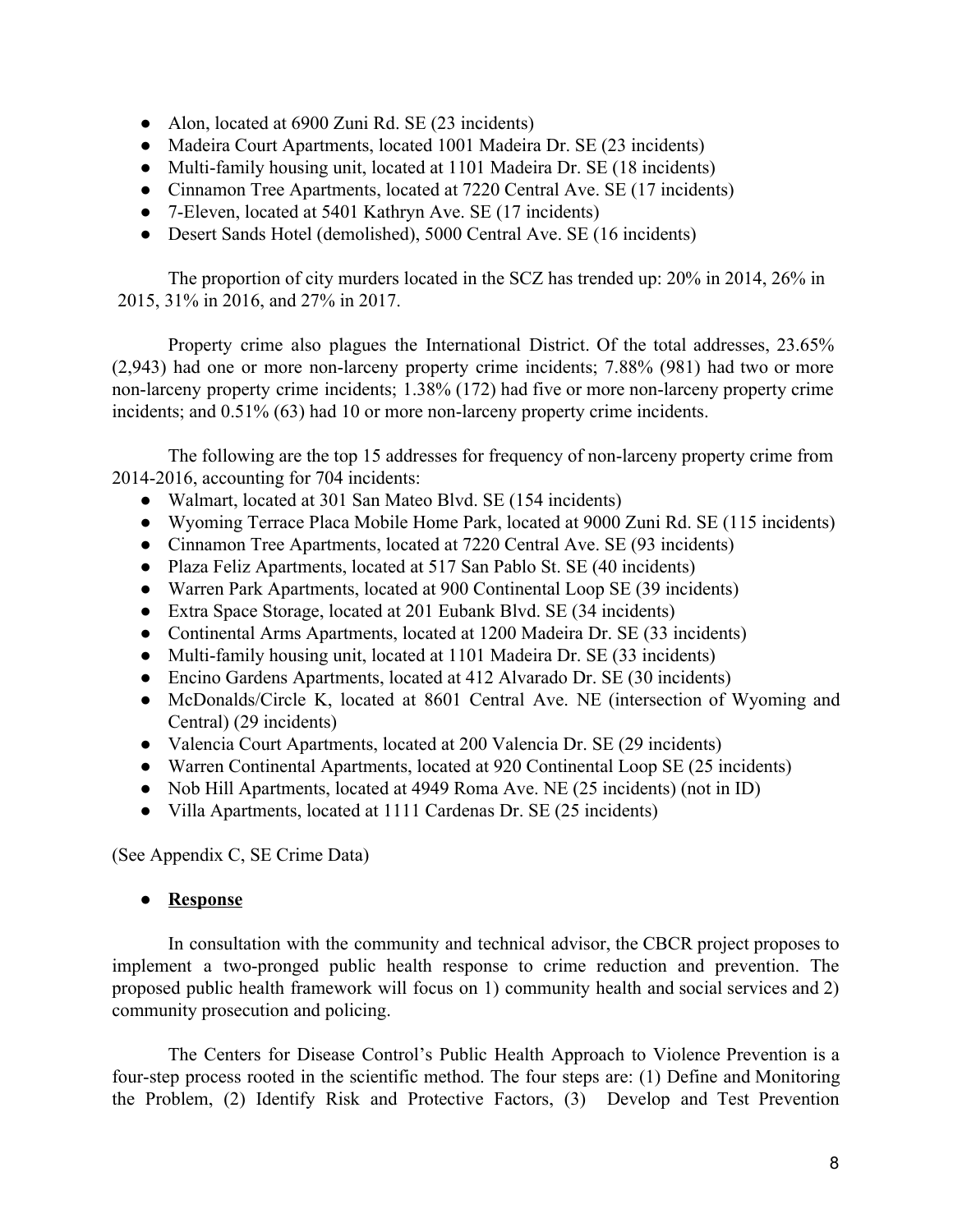Strategies, and (4) Assure Widespread Adoption.<sup>6</sup> During the Scanning and Analysis phases of the CBCR grant, the Leadership Council and working groups informally engaged in the first two steps of this approach.

## **Step 1: Define and Monitor the Problem**

As is the case in any other community, crime drivers in the International District are diverse and complex. These drivers are defined in more detail in the following sections. The conditions in the International District present multiple risk factors for violence at the societal, community, relationship, and individual levels. Taking into account the underlying factors that drive criminal behavior in the International District, crime is highly concentrated in this area. This is compounded by the historical mistrust that members of the community had with the DA's office and law enforcement agencies.

The working groups voiced that there is a lack of community cohesiveness and a need for centralized coordination of existing resources that allows for meaningful engagement with residents, including the homeless population. The working groups also noted that language access is a barrier for many people in the International District to obtain the services and resources they need. Resilience to violence is enhanced by (a) coordination of resources and services among community agencies, (b) access to mental health and substance abuse services, and (c) support and connectedness, including connectedness to one's community, family, peers/social network, and school play a significant role in communities experiencing less violence. $7$ 

## **Step 2: Identify Risk and Protective Factors**

#### **O** Risk Factors

The International District struggles with high poverty, unemployment, and health disparities for disability, obesity, diabetes, heart disease, and injury due to pedestrian and bicycle accidents. In the most recent State school quality grading, four of the District's public schools received Fs and the other two received Ds. The District is in the top three areas for concentrations of vacant and abandoned properties.

Individuals with four or more adverse childhood experiences (ACEs) in low income urban areas, like the International District, are more than three times more likely to be arrested as a juvenile, and nearly three times more likely to be charged with a felony as an adult. They are

<sup>&</sup>lt;sup>6</sup> The Public Health Approach to Violence Prevention.

https://www.cdc.gov/violenceprevention/publichealthissue/publichealthapproach.html#2

<sup>&</sup>lt;sup>7</sup> Connecting the Dots: An Overview of the Links Among Multiple Forms of Violence. A publication of the Centers for Disease Control and Prevention and Prevention Institute.

https://www.cdc.gov/violenceprevention/pdf/connecting the dots-a.pdf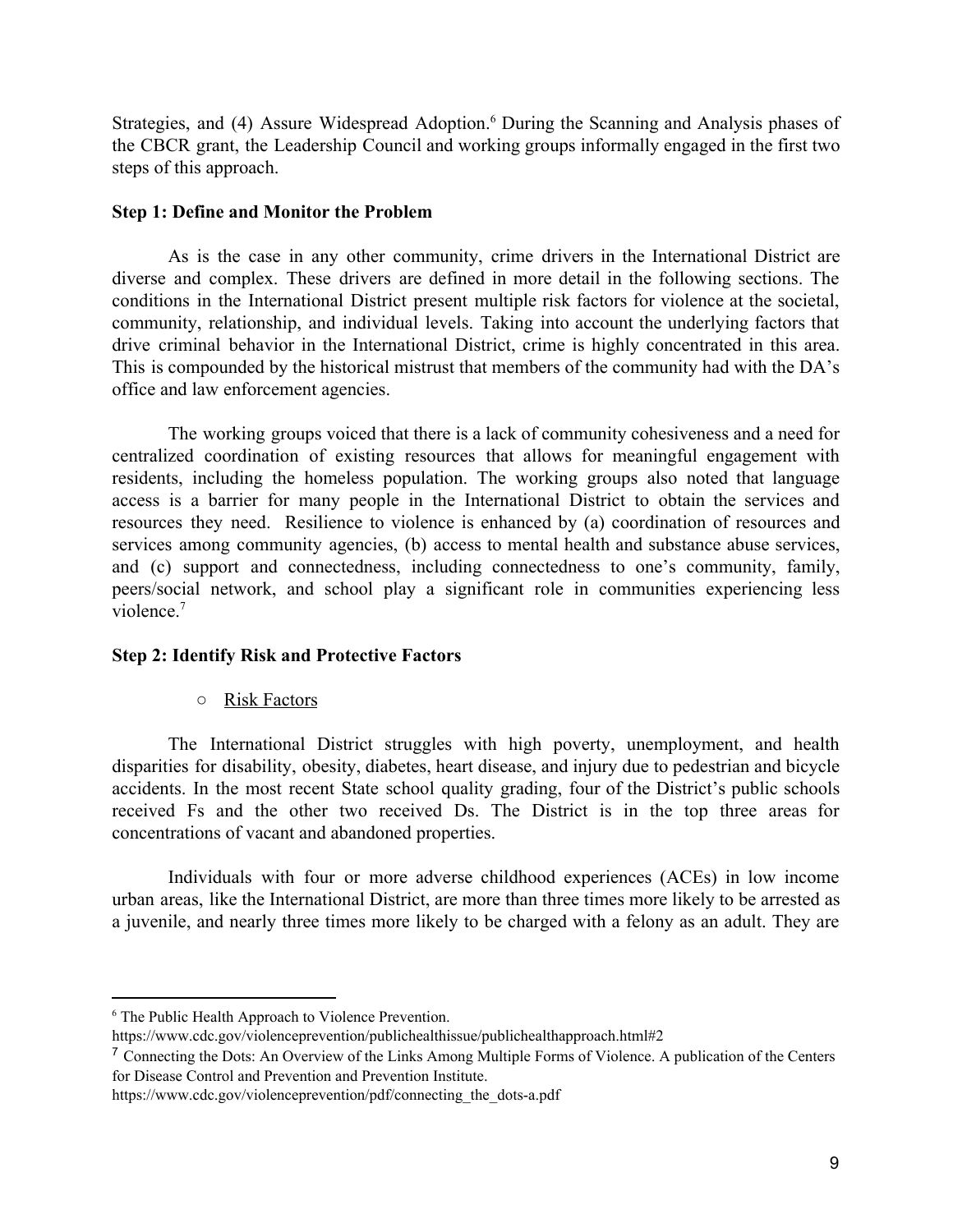half as likely to graduate high school, and four times more likely to suffer from symptoms of depression or engage in health compromising behaviors.<sup>8</sup>

Interventions addressing substance use, mental health, and lack of stable housing are integral to understanding drivers of crime. Compared to the larger population, homeless people suffer from increased risk of mortality and chronic health conditions. This population is also disproportionately more likely to suffer from mental illness and substance abuse (Goering et al. 2002; Drake, Osher, & Wallach 1991). Poverty and barriers to accessing care and housing stability further exacerbate negative health outcomes and feelings of pervasive powerlessness, social isolation, and exclusion among the homeless population (Wang et al. 2011). Moreover, the absence of formal and informal social support further diminishes individual mechanisms to combat these stressors (Bassuk et al. 2002; Chambers et al. 2014).

#### o International District Strengths and Assets

The research partner conducted data analysis and produced an "asset inventory," which reflects the strengths of the International District. They also analyzed quantitative and qualitative data points during the planning year, including US Census data, crime rates, vacant houses and buildings, and surveys and interviews of people in the community. Please see "Data-Driven" Elements" and "Assessment" sections for more detail regarding the baseline data collection and asset-mapping process.

The most valuable resources within the International District are the people who live, work, learn, play, and pray there. The International District has one of the highest concentrations of New Mexico of individuals fluent in a language other than English—40% of residents speak a non-English language at home. Language diversity in the District is twice that of other Bernalillo County residents. Residents speak dozens of languages, including English, Spanish, Vietnamese, Navajo and other Native American languages. Additionally, this area is one of the most diverse in the state of New Mexico with 17% of its residents identifying as foreign-born, 52% identifying as Hispanic, and a higher population of Blacks and Asians compared to the rest of the state.

The International District is home to many community organizations and agencies that provide physical and behavioral health and social services, assistance to veterans, affordable housing, economic activity development, and inmate and ex-offender support. Faith-based and religious organizations play an important role in the International District and continue to engage in efforts to make the area safer and more inclusive. There are over 25 churches, synagogues, temples, fellowships, and groups in the area. Children living in the International District go to school at La Mesa Elementary School, Emerson Elementary School, Whittier Elementary School, Wilson Middle School, Hayes Middle School, Van Buren Middle School, and Highland High School. There are numerous Head Start, licensed day care, and after-school programs, both within the schools and at other agencies.

<sup>&</sup>lt;sup>8</sup> Giovanelli, Allison, et. al. "Adult Childhood Experiences and Adult Well-Being in a Low-income, Urban Cohort" *Pediatrics* 2016; 137(4)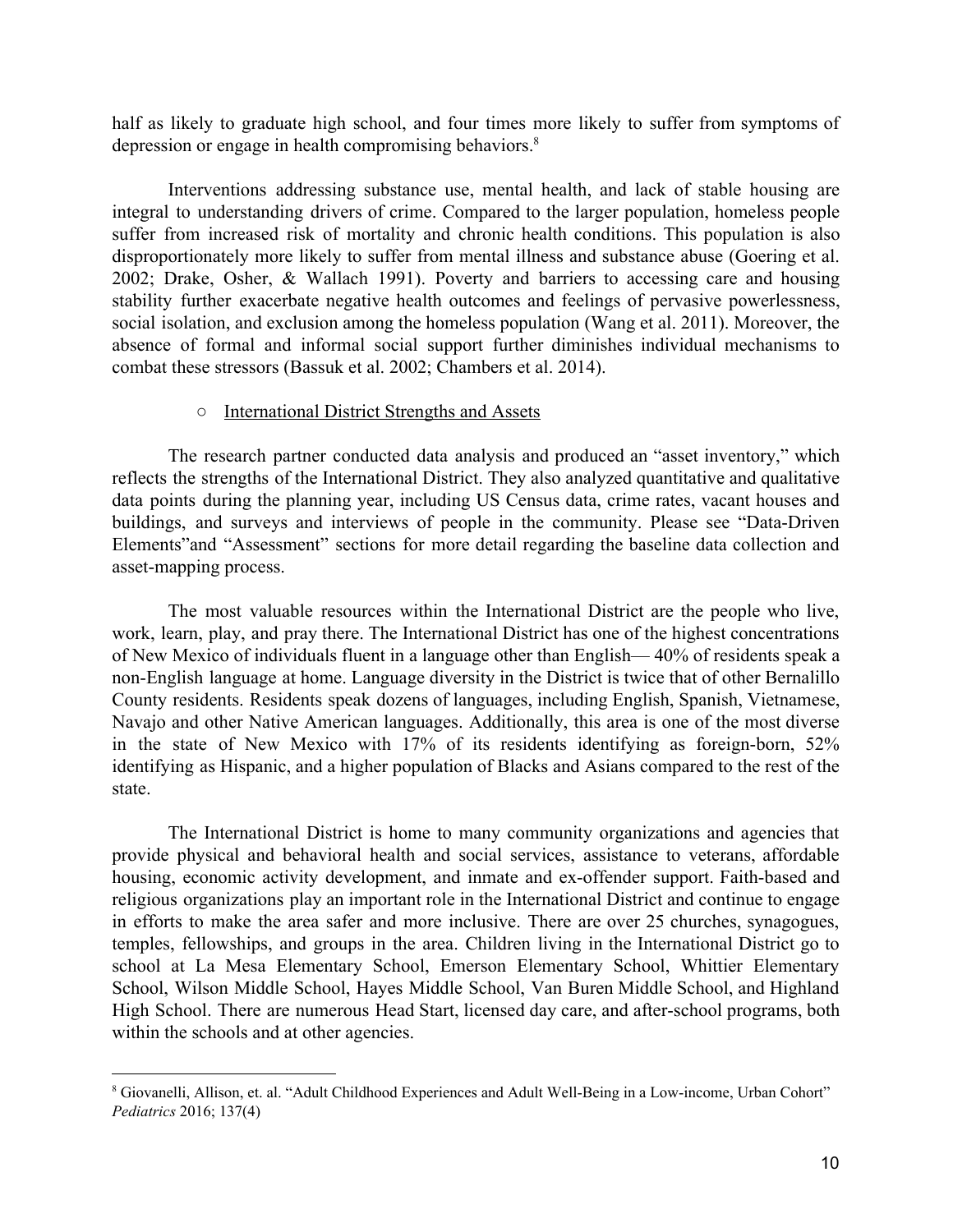Multiple public facilities are located in the International District. These facilities provide places for the children and families to meet, to organize and to serve as anchors to the redevelopment and economic stability of the area. They include: Cesar Chavez Community Center, Mesa Verde Community Center, San Pedro Public Library, and the NM State Fairgrounds (Expo New Mexico).

## **Step 3: Develop and Test Prevention Strategies**

By gathering and analyzing the qualitative and quantitative data during scanning and planning phases, the core leadership team narrowed down the proposed projects into two general categories: 1) community health and social services and 2) community prosecution and policing. The proposed projects aim to build trust, connect at-risk populations with resources, and combat crime in hot-spot areas.

#### O Community Health and Social Services:

Leadership Council members and community and government agencies already offer social and health programming including community clinic healthcare, chronic disease prevention and self-management, community health resources, substance abuse recovers, counseling, benefits access, victim support services, reentry support, and more. CBCR efforts will involve linking community members to those resources.

The first proposed project is the development of a Mobile Resource Connection Hub; this specific idea came from the extensive root cause analysis by the Kids and Families working group. For residents in high crime areas demanding more holistic, community-centered approaches to combat crime, Resource Hubs serve as a central portal of city resources and opportunities that inform, engage, and organize community members to connect and engage with city government. More importantly, the Hub is a community-empowerment tool equipping users with data to analyze issues and address barriers with available resources surrounding their homes. In addition, the Resource Hub will be a critical resource in the International District to connect local business owners, organizations, and households to each other through information abundance on the incidence, concentration, and type of crime. The utility of Mobile Resource Hubs has been demonstrated in other cities, most notably in Seattle, Washington.

This hub will be staffed by Navigators, also known as Promotoras, and will connect people to supportive agencies and services that already exist, but may be challenging to physically access. It will rotate between schools that serve students living in the International District, including Whittier Elementary School, Emerson Elementary School, La Mesa Elementary School, Van Buren Middle School, Wilson Middle School and Highland High School. It will also be utilized at various community events, including Albuquerque CiQlovia. The Hub will also be placed at parks in the International District in an effort to reach the homeless population.

The resource hub will be physically housed in a trailer that can be towed by the DA's truck or SUV. Navigators will connect people to existing community resources and will have a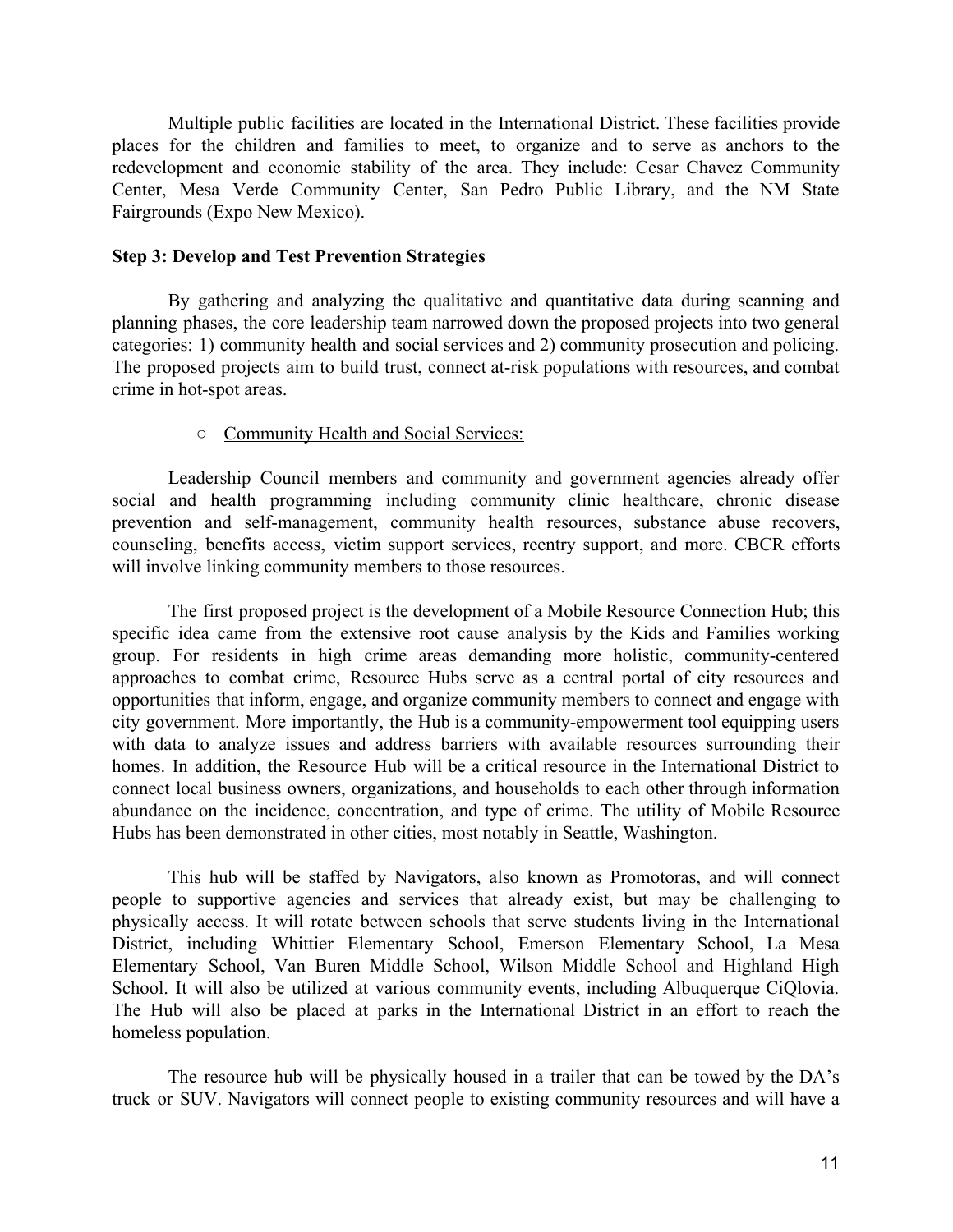phone and computers and/or tablets available to help with making appointments, filling out applications, etc. The hub will provide limited resources, including: bus passes, phone charging, WiFi, seasonal items (e.g. school supplies in the fall, coats in the winter, outdoor games and sunblock in the spring/summer, etc.). Recognizing language access as a barrier to resources, the hub will make every effort to have translation and interpretation services in order to reach the most people in commonly spoken languages. The hub will have a limited number of prepaid cell phones and calling cards, which will not be advertised but will be an additional resource available in some circumstances. The hub will expand to host community partners that will provide services such as flu shots, health screenings, and assistance in obtaining identification.

Navigators/Promotoras will be local community members trained<sup>9</sup> and engaged in outreach, prevention, education, and advocacy. Community navigators have been essential to improving social, economic, and health outcomes particularly in vulnerable, culturally and linguistically diverse communities (Dohan & Schrag 2005; Onken et al. 2002). Community navigators are local natural leaders selected by community members who act as a conduit between the community and service providers (Henderson  $&$  Kendall 2011) by institutionalizing collaboration. Due to institutional difficulties of accessing health, economic, and social support communities become increasingly vulnerable to poor quality of life.

Community navigators are in a position to promote positive approaches to well-being and have been shown to minimize the social determinants of health by enabling community member access to and connecting them with appropriate and timely services. Furthermore, these individuals are critical for communicating grievances and providing intel on community dynamics such as incidents of crime or gang violence, encounters with the police, or neighbor conflict. Ultimately, community navigators provide additional community-based care and social support to culturally and linguistically diverse community members (Eng & Parker 2002; Henderson & Kendall 2011). In addition, navigators have also been integral to training communities on culturally-tailored, preventative care measures particularly among households with financial issues or language barriers.

Navigators will collect data about the resources accessed and number of people served by the resource hub. The research partner will create an electronic survey (please see Appendix D) that will document certain data points, including: number of people contacted, demographics of people served, resources accessed, and content of discussions. Navigators will collect information from people accessing the hub, as well as document their own perceptions.

The CBCR team will promote the Hub on the District Attorney's social media accounts and website, social media accounts of partner organizations, and other forms of advertising. Because the Hub is designed to help meet the needs of people where they are physically located, much of the Hub's outreach and promotion efforts will be conducted out of the Hub itself at various locations throughout the city. The core leadership team is actively working on a marketing strategy, including a recognizable name for the Hub that effectively communicates its purpose. With this strategy in place, the Hub will also be advertised on a broader scale.

<sup>&</sup>lt;sup>9</sup> New Mexico offers state certification for community health workers. https://nmhealth.org/about/phd/pchb/ochw/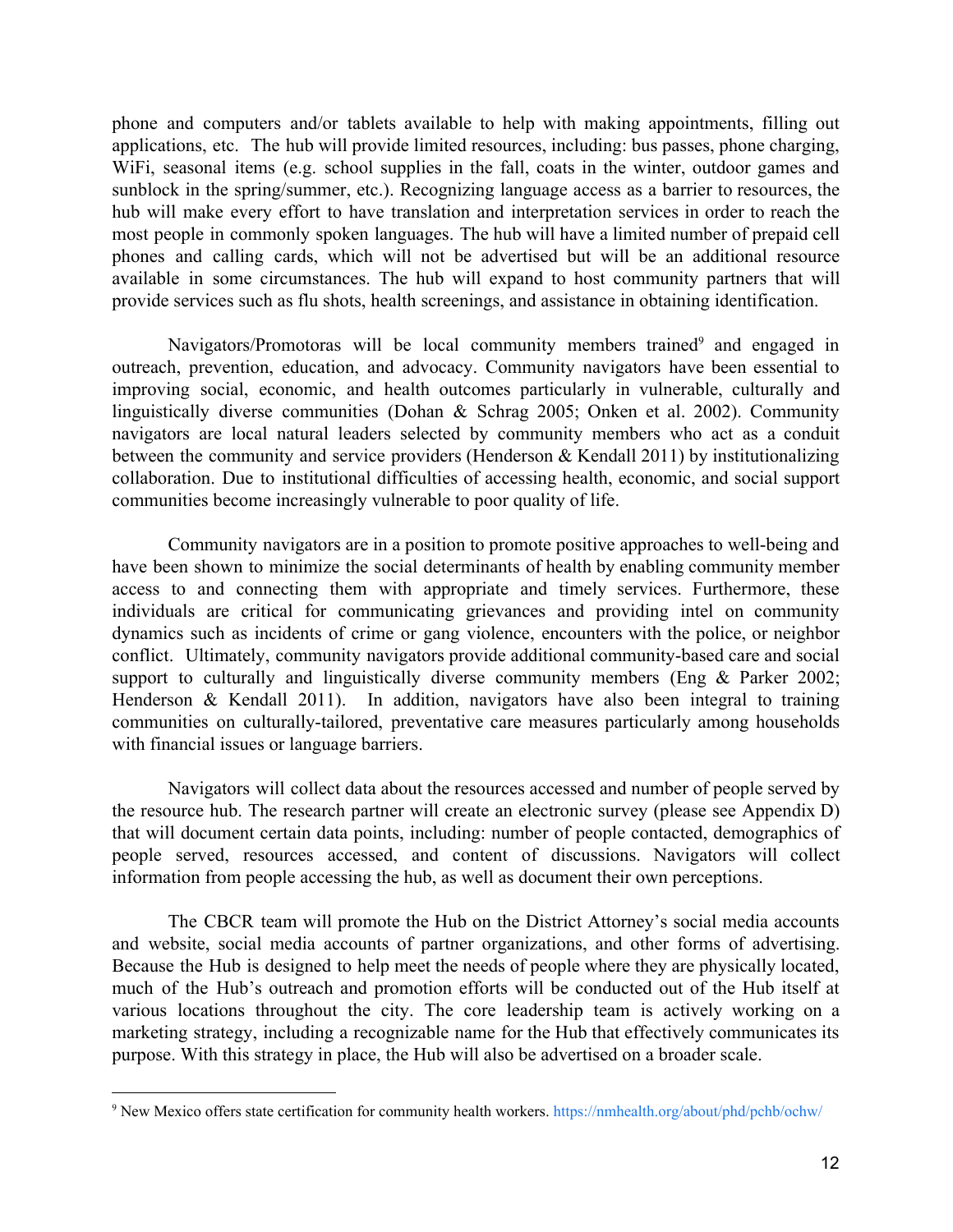Many of the social service organizations in the International District voiced the need for grant writing support to secure funding and ensure program sustainability. An important part of the long-term vision of the project is maintaining and improving the financial health of the available resources and service providers in the International District, which requires the ability to investigate and apply for external sources of support. Some community agencies do not have the necessary skills or personnel to write grant applications for additional funding, whether from Bernalillo County or elsewhere. In conjunction with the physical resource hub, CBCR proposes partnering with a  $501(C)(3)$  organization, likely Endorphin Power Company, to contract out for a grant writing support for social service agencies in the International District.

#### **Community Prosecution and Policing**

The second proposed project is investment in community prosecution and policing. Community prosecutors work with citizens and police to identify proactive community-based strategies to control street behavior and quality-of-life disorders threatening neighborhood safety and security (Doolan 2002). In an effort to respond to crime and disorder rooted in community partnership, prosecutors assign attorneys to neighborhood-based offices and precincts to bring culturally sensitive legal expertise and representation to residents. The implementation of community prosecutors attempt to reinvent the justice system to instead incorporate restorative justice and restitution mechanisms (Boland 1996).

Compared to traditional prosecutor's approach to criminal justice, the goal of community prosecution is to improve commercial and residential life by restoring order and signaling zero tolerance for criminal behavior. They are the critical component to forging partnerships with law enforcement, the community, and public and private agencies to act as problem solvers (Gray 2008). Community prosecutors have implemented various tactics to address symptoms of crimes: engaging community groups, initiating educational programs in schools; working with victim groups; and using community courts. Though results are mixed, the literature largely agrees that community prosecutors help restore neighborhood accountability and satisfaction with and confidence in the criminal justice system through policy change (Park 2001; Doolan 2002).

The CBCR grant funded the community prosecutor position; the DA's Office filled the position in November 2019. This attorney is assigned exclusively to the International District (APD Southeast Area Command). The implementation of community prosecution practices will improve communication with law enforcement, focus attention on local crime problems, and create a system for more efficient prosecution. In the first four months, the community prosecutor attended over fifty meetings, trainings, and events with community members and agencies in the International District.

In addition to regularly attending community events to establish relationships and improve community trust, the community prosecutor will have a regular presence in the SE Area Command substation at different times to be accessible in person to detectives and to officers working the different shifts (day, swing, and graveyard). The community prosecutor will be the primary attorney contact for the SE area command officers during regular business hours (8a-5p,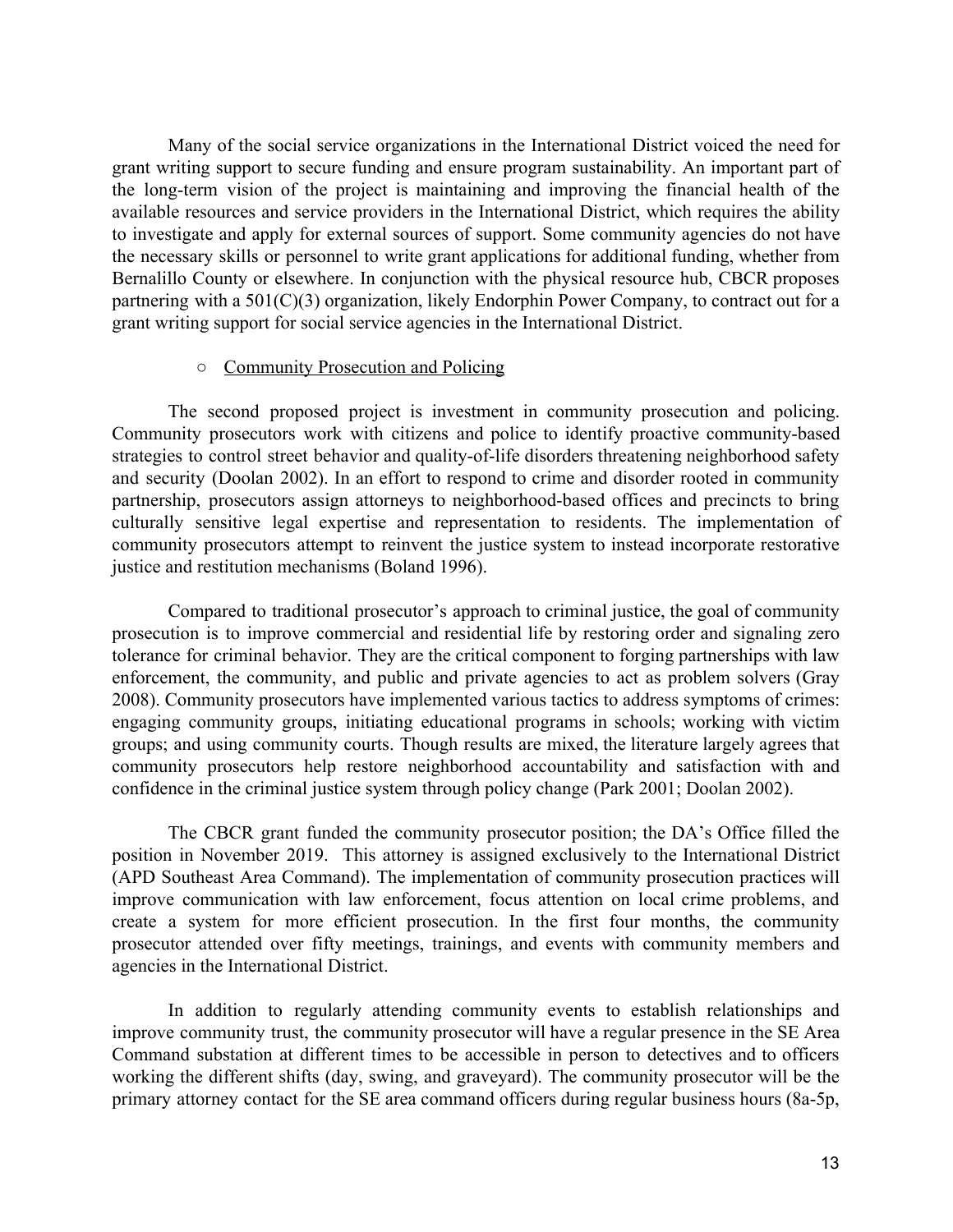Monday-Friday). The community prosecutor will also strive to have regularly scheduled weekly "office hours" in the SE substation to listen to community members regarding safety, crime, and quality of life concerns in the International District. The community prosecutor will also develop relationships with business owners and merchants in the International District and provide training in the basics of the criminal justice system.

# Community Restorative Justice Boards/Circles

One of the projects proposed by the Law Enforcement Working Group was the idea of creating a "community justice board" to replace traditional criminal prosecution for at-risk adolescents. In theory, specially trained volunteers from communities throughout Bernalillo County would hold family conferences to learn more about youth, their support systems and the circumstances of their offense. In line with a restorative approach, victims would be invited to participate in the family conference, or a victim liaison if the victim chooses not to participate. The DA's Office would help guide, train, and support these volunteers so they could assign appropriate consequences designed to hold youth accountable, help them build life skills and promote long-term educational and career planning. The volunteers would conduct follow-up conferences to monitor progress, encourage the participants and help them feel more connected to their communities.

Members of the CBCR team met with multiple entities involved in the juvenile justice system to determine whether a community justice board for juvenile offenders is a feasible CBCR project. The New Mexico Children's Code (NMSA Chapter 32A, Article 2) governs the process for how a juvenile case passes through the criminal justice system. When a law enforcement officer initiates a criminal case against a child, the officer will refer the matter to the Children, Youth, and Family Department (CYFD) and a juvenile probation and parole officer (JPPO) will conduct a preliminary inquiry.<sup>10</sup> The JPPO has the authority to handle the first three misdemeanor referrals informally, without referring it to a Children's Court Attorney with the DA's Office for further action. The JPPO must notify the DA if the child is accused of a felony and can make disposition recommendations. At the time of the writing of this action plan, CBCR and the DA's Office are cultivating the necessary partnerships with JPPO and CYFD that will allow for the creation of a restorative justice diversion program that can supplement the current system for juvenile offenders.

> Reduction of Gun Violence and Group Violence Intervention (Violence Intervention Program - VIP)

The CBCR project is a key component of an overall philosophy of reform and impact prosecution on the part of the DA's office. Speed, certainty, and severity are the three principal components of Deterrence Theory as applicable to the criminal justice system. There is well-documented evidence that rather than the punishment itself, it is the certainty of being

<sup>&</sup>lt;sup>10</sup> https://cyfd.org/docs/prelim inq brochure 2009a.pdf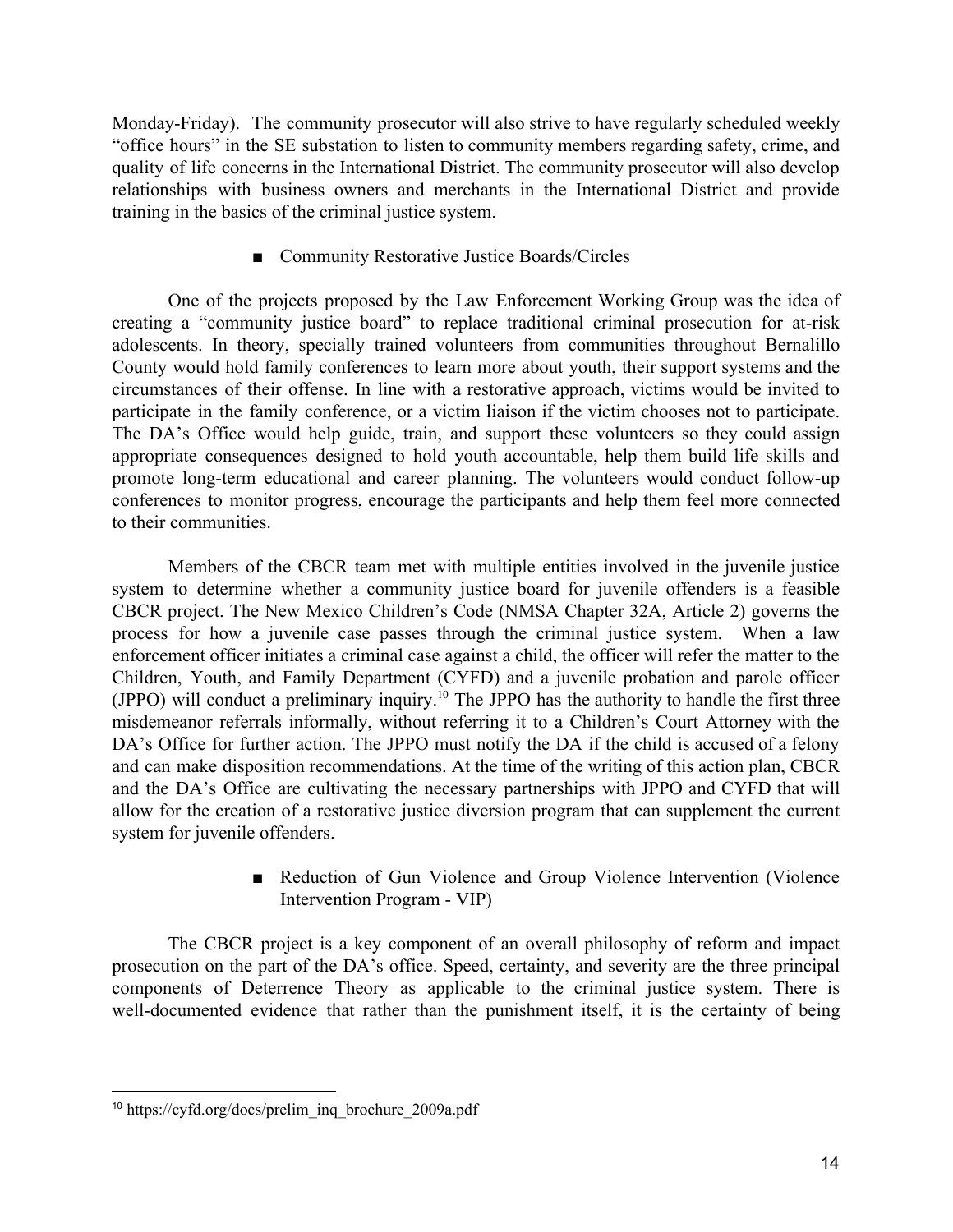caught that serves as the most powerful deterrent of criminal activity.<sup>11</sup> The DA's office has therefore turned its focus to case initiation and prosecution with speed and certainty, maintaining severity for only the most high-impact offenders.

The key objectives of this practice of impact prosecution are identifying the small number of individuals and networks driving crime— thus posing the highest risk to the city and our target community— and enacting specific programs and policies to deter their criminal activity. The process of "tiering" defendants assists in this risk-based approach to prosecution. Using various data, the office has a system of making an empirical assessment of the risk presented by individual defendants and prioritizing cases to direct resources appropriately. Under this system. Tier 1 defendants are high-risk and impact, often committing the most violent crimes. Tier 2 defendants are medium-risk, and Tier 3 defendants are considered the lowest risk.

Reduction of gun violence is a major goal of the CBCR grant, and of the DA's Office and law enforcement partners in general. CBCR will implement place-based non-enforcement solutions to reduce gun violence at and near crime spots, including clean-up activities and gun violence reduction art projects. According to the National Network for Safe Communities at John Jay College, as much as 60-70% of a city's violent and gun crime is committed by 0.5% of its population, individuals who are likely to be connected to a group. Gun crime reduction strategies must focus on these few high-impact violent offenders, their networks, and their operations. New Mexicans to Prevent Gun Violence has presented as an important partner to accomplish these projects. Many of the related crime reduction and prosecution innovations at the DA's office also serve to support these efforts.

The DA's Office has made some necessary law enforcement connections and received support from the United States Attorney's Office, City of Albuquerque leadership, and the Albuquerque business community to move forward on the Group Violence Intervention (GVI) initiative. The City of Albuquerque announced the Violence Intervention Program (VIP) in November 2019, a partnership system that includes law enforcement, prosecuting authorities, social services providers, and the community to proactively interrupt the cycle of violent crime.<sup>12</sup> GVI/VIP will focus on the most high-impact crime driving groups, identified through collaboration and data-sharing partnerships. (See Appendix E for John Jay Group Violence Intervention, Albuquerque GVI University)

GVI is a focused deterrence, operational approach to reduce violence and increase trust between communities and criminal justice agencies. It deliberately breaks from past practices and recognizes that nearly everybody in "dangerous" communities are not dangerous, and that "dangerous" people are frequently victimized. GVI replaces traditional enforcement as much as possible with community standards and influence and explicitly explains how law enforcement will operate in the future. GVI emphasizes procedural justice in interactions with group

<sup>&</sup>lt;sup>11</sup> Daniel S. Nagin. "Deterrence in the Twenty-First Century." Crime and Justice. 42 no. 2 (2013); New Mexico Legislative Finance Committee Program Evaluation Unit. "Review of the Criminal Justice System in Bernalillo County." (July 2018)

<sup>&</sup>lt;sup>12</sup> https://www.cabq.gov/mayor/news/mayor-keller-highlights-violence-intervention-plan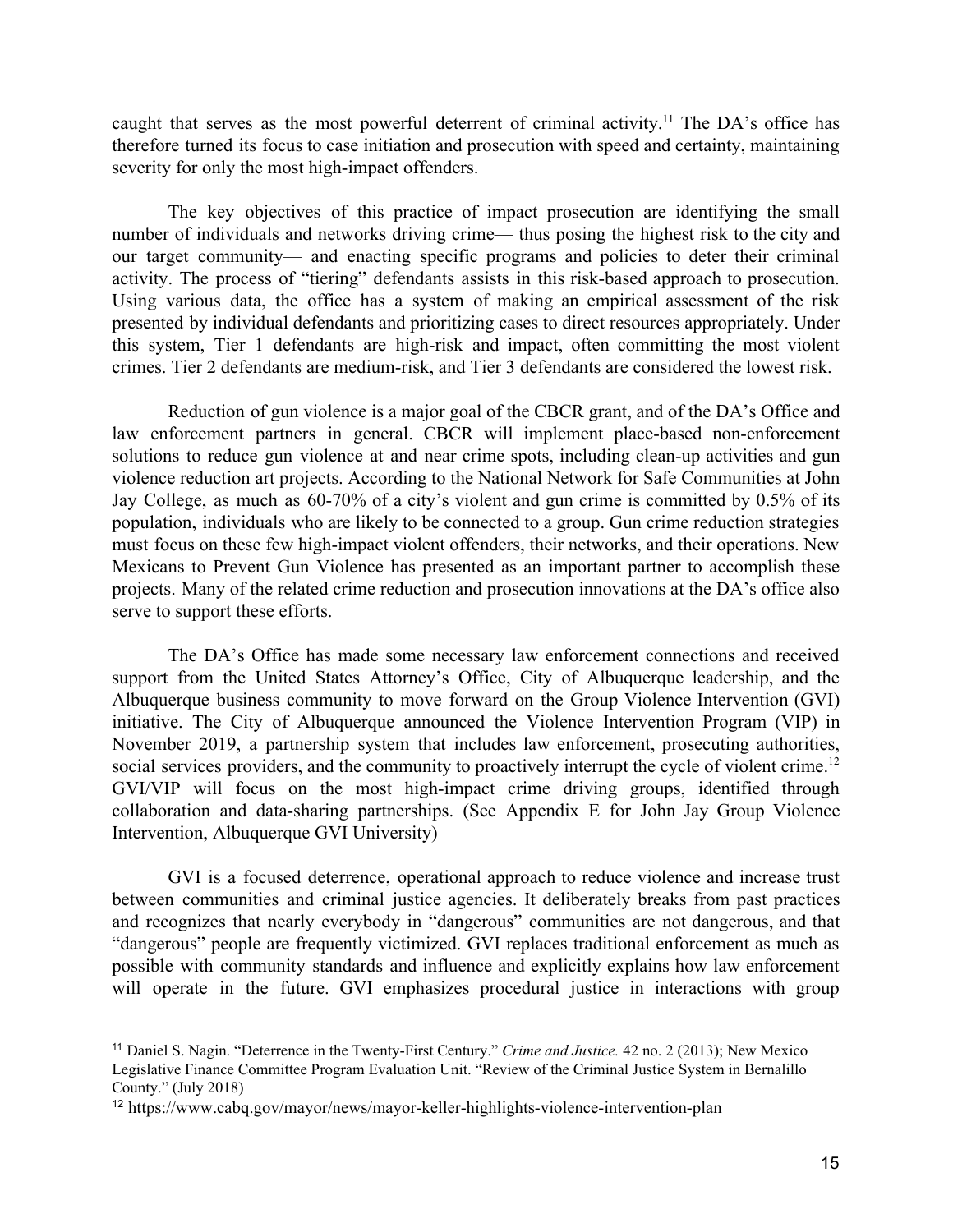members, families affected by violence, and community partners. GVI involves two major components: (1) law enforcement, and (2) root causes and social services.

The enforcement component focuses on holding groups accountable by any legal means ("pulling levers") and specifying what criminal activities will trigger enforcement. All law enforcement partners coordinate to send a unified message to group members, typically in the form of a "call-in" where group members on probation or parole are notified that the next group to engage in violence will be met with swift, certain, and fair consequences for all members of the group. The group members are instructed to take the message back to their associates. The ultimate goals are to minimize actual enforcement, keep offenders and communities safe, and provide an honorable exit. The call-ins rely heavily on the "community moral voice" from respected members of the community, which leverages informal social control.

GVI also seeks to provide outreach and support to group members, viewing it as a moral and practical obligation. The pillars of this component include: (1) keeping people alive and out of prison, (2) providing affirmative outreach, (3) offering protection from risk, (4) addressing trauma, (5) providing the "big small stuff," and (6) linking to traditional services. The Resource Hub will be utilized by the GVI initiative to offer resources and support to crime-driving group members seeking an "honorable exit."

In order for GVI to be effective, all core law enforcement partners (state and federal enforcement and prosecution) must be committed to sharing information. The DA's office developed a Crime Strategies Unit (CSU) to facilitate an intelligence-driven strategy of crime reduction, particularly for gun-involved and group-related violent incidents. Crime analysts and DA special agents use cutting edge data visualization, geo-spatial mapping, and other crime intelligence tools to identify high impact, repeat offenders in hotspot areas and their criminal networks. The DA's Office hosted a bi-weekly "shooting scorecard" in which representatives from the DA, USAO, and local law enforcement agencies meet to discuss every shooting with an injury that happened since the last review. The purpose of these reviews was to gather the best intelligence, identify the most violent groups and group members, determine motivation, and track dynamics and emerging groups. The reviews seek to answer the questions of what happened, why it happened, what's likely to happen next, and what can be done about it. The bi-weekly reviews have been ongoing since April 2019, but now take place within APD instead of at the DA's Office.

The community prosecutor will participate in the implementation of GVI in Albuquerque, specifically the International District. The International District falls with the Project Safe Neighborhood (PSN) zone, an ongoing initiative led by the US Attorney's Office. The community prosecutor will attend crime briefings with law enforcement partners, as well as reviewing warrants, tracking cases, and directing some data analysis activities. The community prosecutor will focus on local crime problems and concerns by regularly engaging with community members. Together with the program administrator, the community prosecutor will educate the community about the logistics of GVI and manage expectations, with the ultimate goals of building trust, maintaining social service partnerships in order to respond to and prevent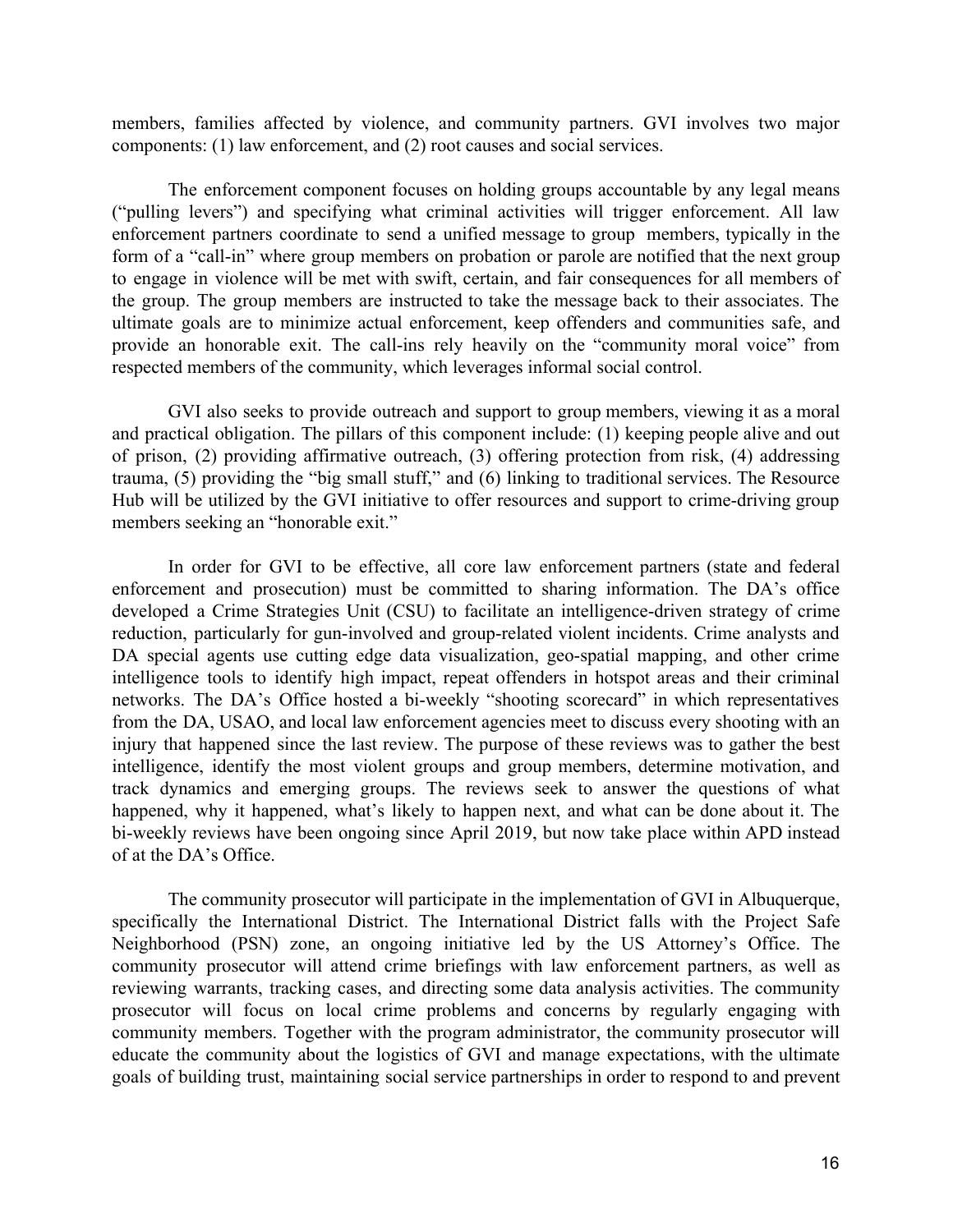violence, and making policy recommendations. The research partner will create a survey to assess community perspective and input on GVI as the project moves forward.

# $\circ$  Unforeseen Circumstances: COVID19 Pandemic and Public Health Emergency

On January 30, 2020, the World Health Organization (WHO) declared a global public health emergency due to the rapid spread of a novel coronavirus, now known as COVID-19. There have been devastating outbreaks around the world, with the infection rate and death toll climbing. WHO declared the outbreak a pandemic on March 11, 2020 and the United States declared a national emergency on March 13.<sup>13</sup>

New Mexico has taken drastic measures to respond to the pandemic in order to minimize the spread and adverse effects of COVID-19:

- On March 11, 2020, Governor Michelle Lujan Grisham declared a state of public health emergency in Executive Order 2020-004.<sup>14</sup>
- On March 13, 2020, State of New Mexico Executive Order 2020-005<sup>15</sup> directed the closure of all public schools until April 6, 2020. On March 27, the Public Education Department extended the closure through the end of the school year.
- On March 13, the District Attorney's Office implemented a skeleton crew and ordered all employees with the capability to work from home to do so. These practices will remain in place indefinitely until the public health emergency subsides.
- On March 23, 2020, the Department of Health issued a public health emergency order closing all businesses and nonprofit entities, except those deemed essential, and further restricted mass gatherings.<sup>16</sup> This order had the effect of similar "shelter-in-place" orders in other areas of the country. Residents of New Mexico were ordered to remain at home and gatherings of more than five people were no longer permitted.

As a result of this unprecedented public health emergency, the implementation of the proposed projects will undoubtedly be disrupted. The CBCR team is actively engaged in other tasks that further the goals of the grant, while complying with the directives of State leaders and practicing social distancing and isolation. The CBCR team is optimistic that the proposed projects will be a comfort and help to residents of the International District after this public health crisis passes.

The members of the CBCR leadership team, the community steering committee, and the leadership council are staying at home and avoiding in-person contact in line with state orders. As such, the community prosecutor and program administrator cannot meet with community members in the same manner and at the same frequency. The team has utilized several video conferencing platforms, including Zoom and Google Hangouts for community meetings. The CBCR team communicates changes in grant activities via the Leadership Council internal website and more broadly on the DA's external website. The CBCR community calendar is

<sup>&</sup>lt;sup>13</sup> https://www.businessinsider.com/coronavirus-pandemic-timeline-history-major-events-2020-3

<sup>&</sup>lt;sup>14</sup> https://www.governor.state.nm.us/wp-content/uploads/2020/03/Executive-Order-2020-004.pdf

<sup>&</sup>lt;sup>15</sup> https://www.governor.state.nm.us/wp-content/uploads/2020/03/Executive-Order-2020-005.pdf

<sup>&</sup>lt;sup>16</sup> https://cv.nmhealth.org/wp-content/uploads/2020/03/COVID-19-DOH-Order-fv.pdf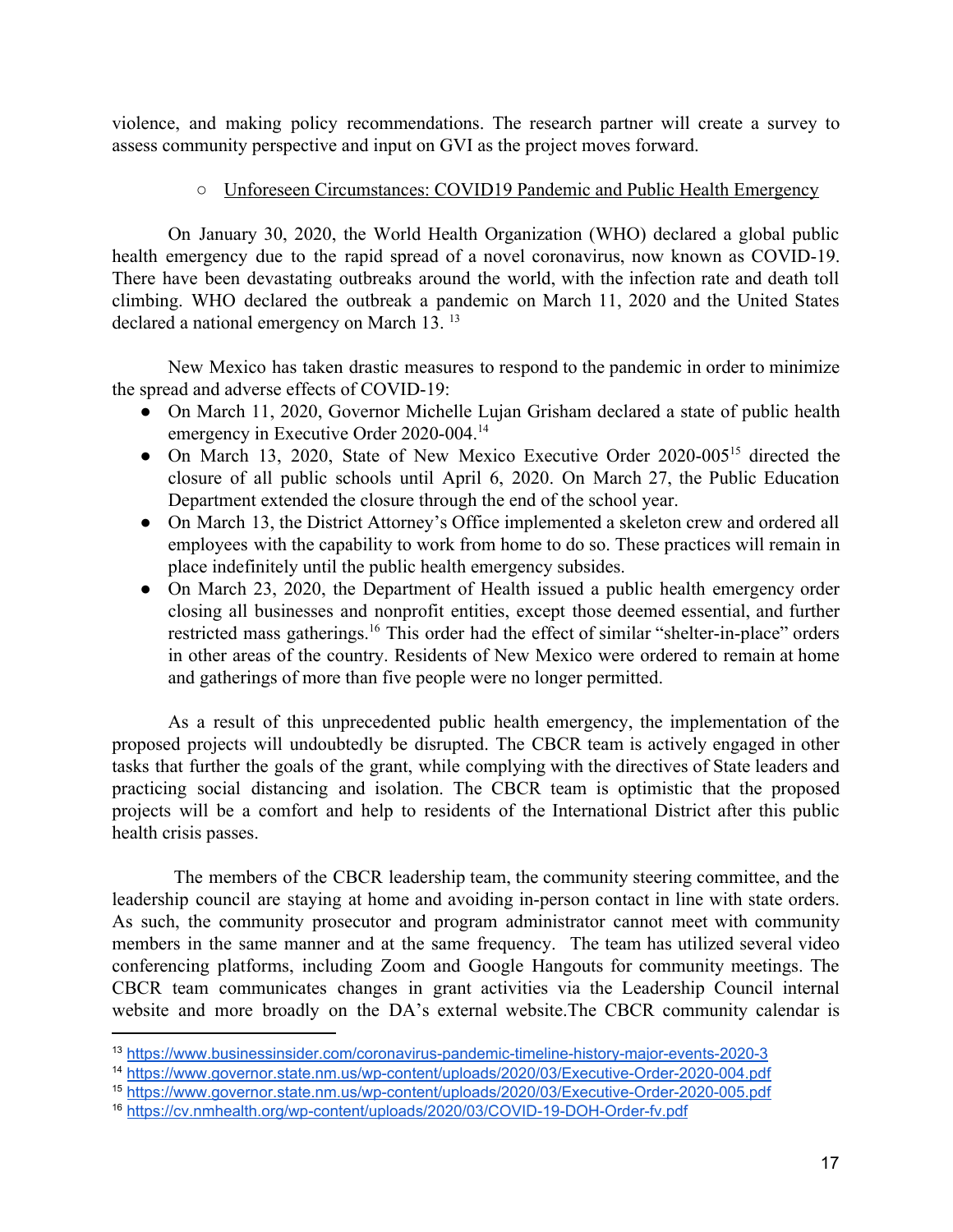updated regularly and accessible on both of these platforms. Both the program administrator and community prosecutor regularly engage and check-in with stakeholders via electronic means as often as possible. The team intends for the working group and Leadership Council meetings to continue via video conferencing with the same frequency as pre-COVID-19. The Team acknowledges that attendance and participation will likely be lower during this period, but recognizes that ongoing community engagement is vital to the long-term success of the CBCR projects.

Some aspects of the action plan have stalled in the wake of the pandemic. Community prosecutor open office hours at the Southeast Substation are cancelled indefinitely and it is not particularly feasible to enact some of the systemic changes proposed through the community prosecution project in light of the uncertainty surrounding COVID-19. For example, the DA's Office has completely streamlined the "on-call" procedures and warrant approval to an online platform. While the community prosecutor remains electronically available to law enforcement in the Southeast Area Command, all APD officers are expected to follow the same procedures. Maintaining the infrastructure of the criminal justice system and ensuring individual constitutional protections will depend on consistency during this uncertain time, which leaves little room to challenge the status quo and implement new and innovative practices.

The launch of the mobile resource hub will be postponed until after the pandemic passes. The team hopes that it will be able to gather and purchase the necessary supplies and equipment so that the Hub can be launched as soon as possible after social distancing orders are relaxed. This will be critical, as the economic effects of the pandemic will impact individuals and families in the International District--potentially more severely than the State as a whole. It will be a crucial time to connect residents of the International District with supportive services. In the interim, the CBCR team identified ShareNM as a new and important partner. ShareNM is an online resource directory organized by specific geographic locations. It is primarily utilized by public health navigators to connect individuals to resources in their areas. The CBCR team will work with ShareNM to enhance the International District page.

#### **Step 4: Assure Widespread Adoption (Sustainability)**

The proposed projects are sustainable beyond the life of the CBCR grant. Mission: Families, an initiative of the United Way of Central New Mexico, focuses on enhancing access to resources for children and families so that they can thrive. Mission: Families is committed to investing in projects and activities that will utilize the resource hub. The idea of a mobile resource hub is unquestionably aligned with their values and principles. Representatives from United Way voted to partner with CBCR and support the mobile resource hub project, rather than create a separate one.

The United Way conducted extensive research through focus groups and concept mapping on capacity gaps and program ability to promote protective factors and implement childhood resiliency resources. This research was done independently of the CBCR project and is included in Appendix F. Based on their findings from this research, United Way determined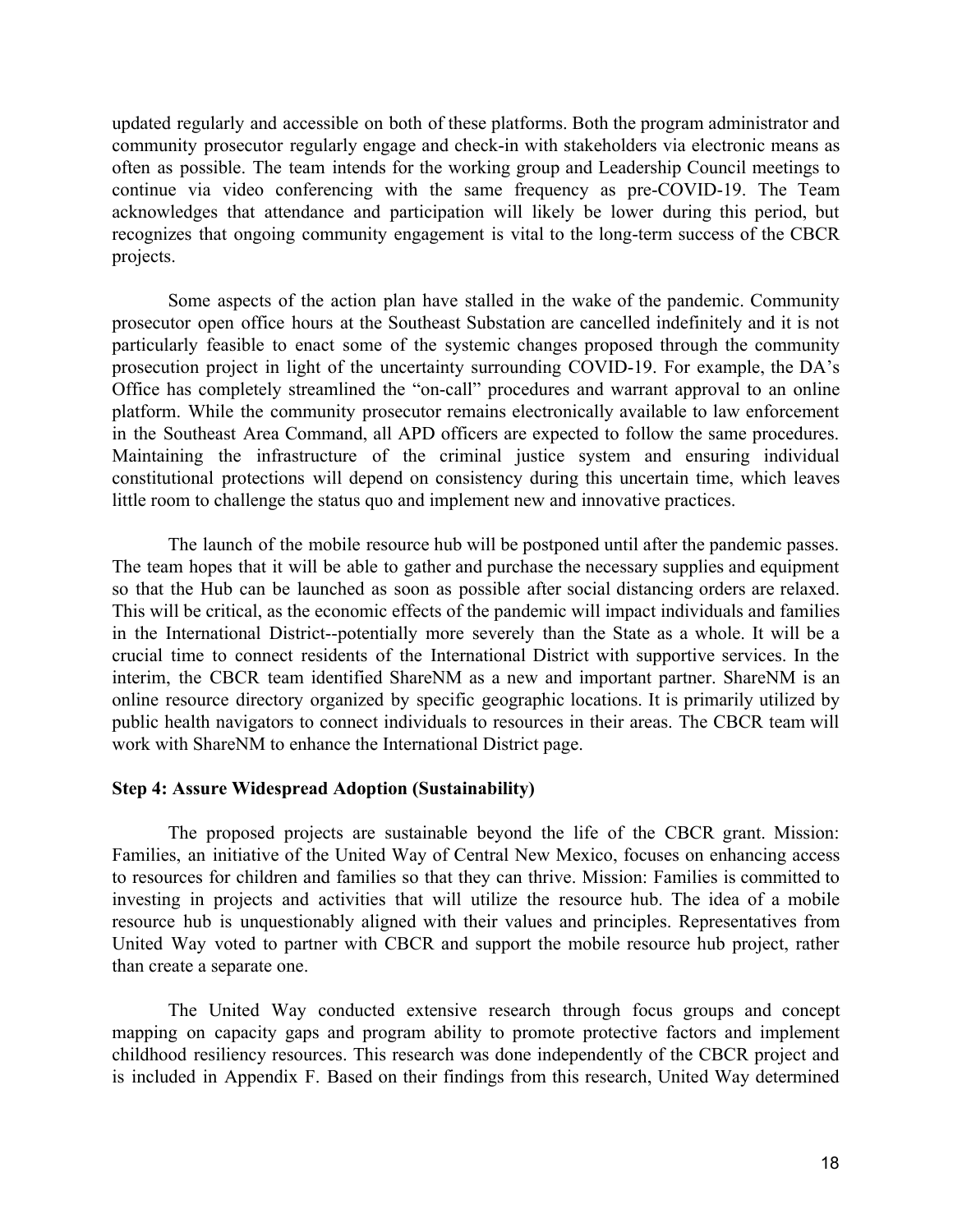that a mobile resource hub will be an effective model to address service accessibility and will seek to replicate it in the counties it serves.

The DA's Office will continue working with APD to develop, test, and implement community prosecution policies and procedures. The DA's Office may decide to expand the community prosecution model and assign experienced attorneys to other area commands in Albuquerque.

GVI/VIP is a long-term project that may not see significant results within the life of the CBCR grant. The DA's Office and law enforcement partners recognize that GVI will take time to implement and are committed to the long-term success of the program. The CBCR team will make policy recommendations for GVI/VIP sustainability based on community engagement. The DA's Office sought permanent state funding for CSU, which is an instrumental component of the GVI/VIP effort. The momentum of the CBCR efforts helped the DA's Office advocate for more resources to achieve these goals.

The CBCR team, along with the research partner, will periodically assess the sustainability of the proposed projects based on data collected through the assessment instruments, explained in more detail below. The team will adapt and change the projects based on these assessments to ensure long-term success. At the end of the grant period, the research partners will produce a final evaluation report with policy and practice recommendations that will address the sustainability and replication of the projects.

## • Assessment

The research and evaluation team will continue to provide research and data support across the full range of CBCR projects and activities, in addition to conducting the final evaluation. Because crime is a complex, context-dependent issue, its solutions must be community-driven and comprehensive. Solutions should engage every level of analysis: the individual, the family, the community or neighborhood, providers in the district, organizational practices, legislation, and the environment. In addition, the evaluation strategy for crime prevention must also be multifaceted to understand the underlying risk factors and the community capacity and assets that bring resilience to the neighborhood.

The CBCR team has developed an electronic sharing and storage system for all draft reports, data-sets, and notes. The team also established a partnership with a community organization, the New Mexico Community Data Collaborative, who has been tracking and mapping data in this area and who has agreed to provide access to their data-tools in exchange for our team's sharing of new data as the project evolves. Linking with other stakeholders will help sustain this effort beyond our grant period. The CBCR team built a system to collect information about the range of activities that are occurring across the project to include in the evaluation. This includes the number and attendance at community meetings, process for choosing impact projects and making key decisions. The formation of working groups organized around key themes and their progress toward goals. Finally, an independent evaluation team at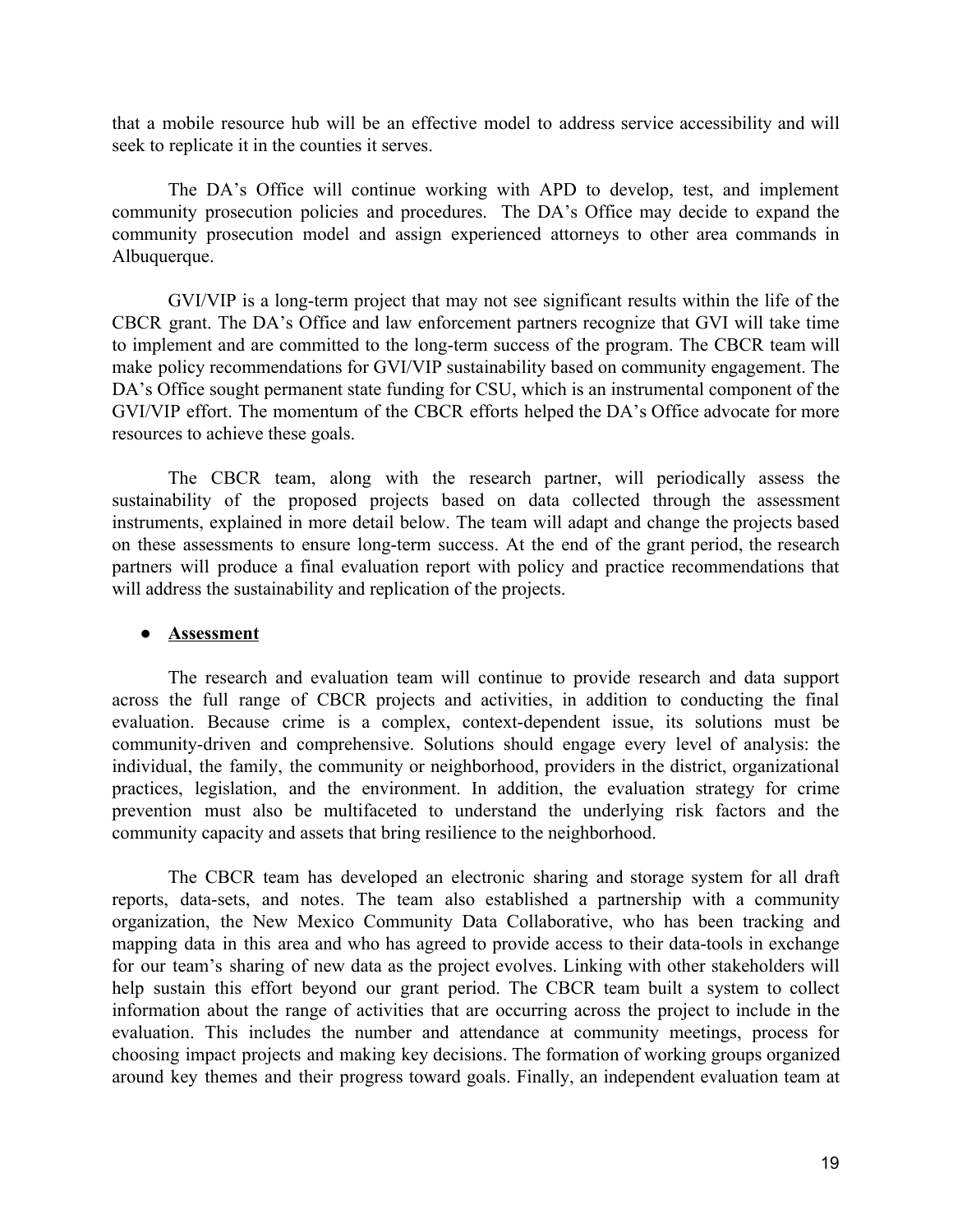the University of New Mexico agreed to evaluate the research team and their progress toward their goals.

The research and evaluation team will conduct a full evaluation at the end of the grant period. This is largely driven by the goal to be able to capture broad changes in the socio-economic conditions of the neighborhood and changes in crime outcomes. These outcomes do not often move from year to year; therefore, waiting until the end of the grant is the most feasible proposal. However, the team plans to utilize PhotoVoice as an ongoing evaluation tool to track the impact of the CBCR projects on an annual basis, in addition to the larger qualitative and quantitative evaluation that will occur at the end of the grant period.

#### o Pre-Intervention Data and Asset Inventory

The research and evaluation team completed a pre-intervention baseline data collection effort for the evaluation. The community voiced early and consistently that there was a wealth of existing data, as they felt that their community had been historically overstudied. Much of this information was rarely reported back to the community, nor did it necessarily feed into strategic efforts to improve outcomes. The research and evaluation team therefore shifted gears from the goal of original data collection to conducting a comprehensive landscape analysis, pulling in all existing quantitative and qualitative data points for baseline indicators. These data points included measures of crime activity, vacant houses and buildings, attitudes from surveys of community members, and summaries of interviews conducted in the community. The team also gathered relevant indicators from the US Census across the census tracts defined as being within the boundaries of this area in partnership with the community partners.

The baseline data is incorporated into the overall project in the form of the asset inventory, described in more detail in the "Data Driven Elements" and "Response" sections above. Documenting and distributing an asset inventory is a crucial first step to developing a localized implementation plan and evaluating these efforts. The team participated in numerous community meetings and working group sessions to ask members of the International District about their views of accessible assets and resources. The team annotated these resources with direct links to data so that community leaders, residents, and coalitions can locate the resources geographically pertinent to residents. The asset inventory provides a positive perspective on this community that is often stereotyped, hyper-marginalized, and defined externally in a negative way. The baseline data has led to two info-graphics: one providing a visualization of the assets available in the community, and another detailing descriptive statistics consistent with strengthening human capital. These info-graphics will serve as the foundation for a short report laying out those assets and how they can be translated into economic development and well-being.

While collecting baseline indicators of positively focused assets, the team also collected indicators of challenges and obstacles. These measures will be catalogued alongside the assets in our report that the team intends to have available for community review at the end of this budget year. Among the assets included in our inventory are sources of external funding that could sustain or enhance the proposed CBCR projects. This includes foundations who previously or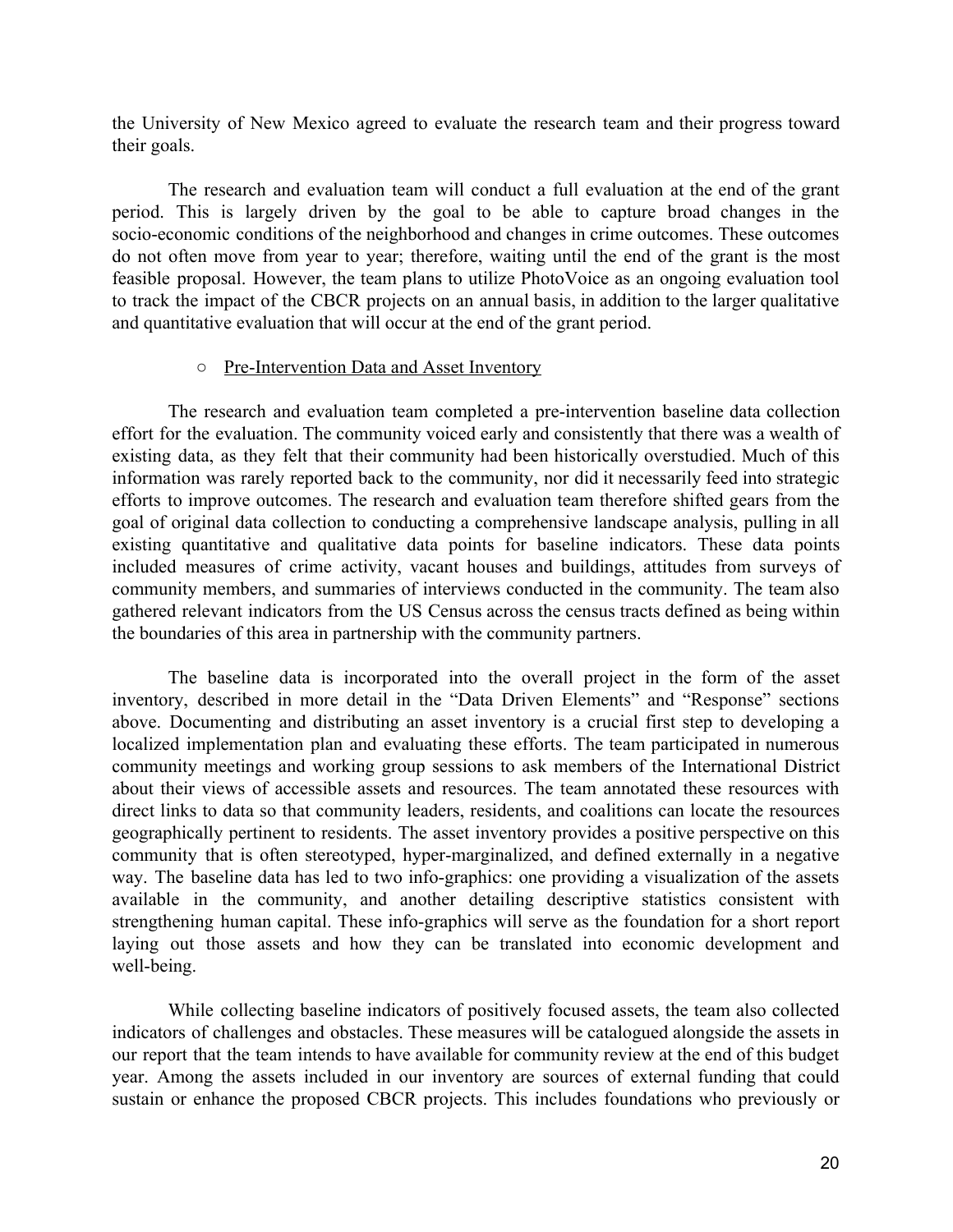currently supported projects in the International District. This report will be disseminated to the Leadership Council and working groups via online platforms. Community members will also have access to this report.

The research partner will use the following outcome measures to assess changes in socio-economic conditions within the International District:

Property Use

- $\bullet$  % change in vacant housing and abandoned properties
- Property conditions

Crime

- Crime reduction percentages
- Average days between shootings
- $\bullet$  Theft percentages
- $\bullet$  Top addresses for crime frequency
- $\bullet$  Crime diffusion

# **Quality of public institutions**

- Concentration of public parks
- Use of public parks (are they being used and how often)
- Use local resource HUB and crime reduction
	- o PhotoVoice

The PhotoVoice project will serve as an ongoing assessment throughout the grant period. It is often difficult for researchers to accurately observe and analyze community behavior, norms, culture, and practices of living typically among marginalized or disadvantaged populations (Jurkowski & Paul-Ward 2007; Leipert & Smith 2009). PhotoVoice is an efficient and effective community based, participatory research method providing processes by which people can identify, represent, and enhance their community through a specific photographic technique especially in marginalized communities (Wang & Burris 1997; Maclean & Woodward 2013; Wallerstein & Martin 2006; Wilson et al. 2007).

PhotoVoice serves three functions: 1) to permit folks to document and reflect upon community strengths, resources, assets, and concerns, 2) to promote critical dialogue, knowledge production, social action or political mobilization through the gathering of photos or visual images around important issues facing the community, and 3) to reach policymakers and researchers by sharing this expertise and insight (Wang & Burris 1997; Sutton-Brown 2014). PhotoVoice pushes past boundaries of conventional assessment by inviting community members to become advocates for their own well-being and the well-being of their community.

In addition, PhotoVoice gives community members authority, power, agency and control over how they see their communities, and the ways in which they wish outsiders to understand both formal and informal processes that function within the spaces they occupy. This activity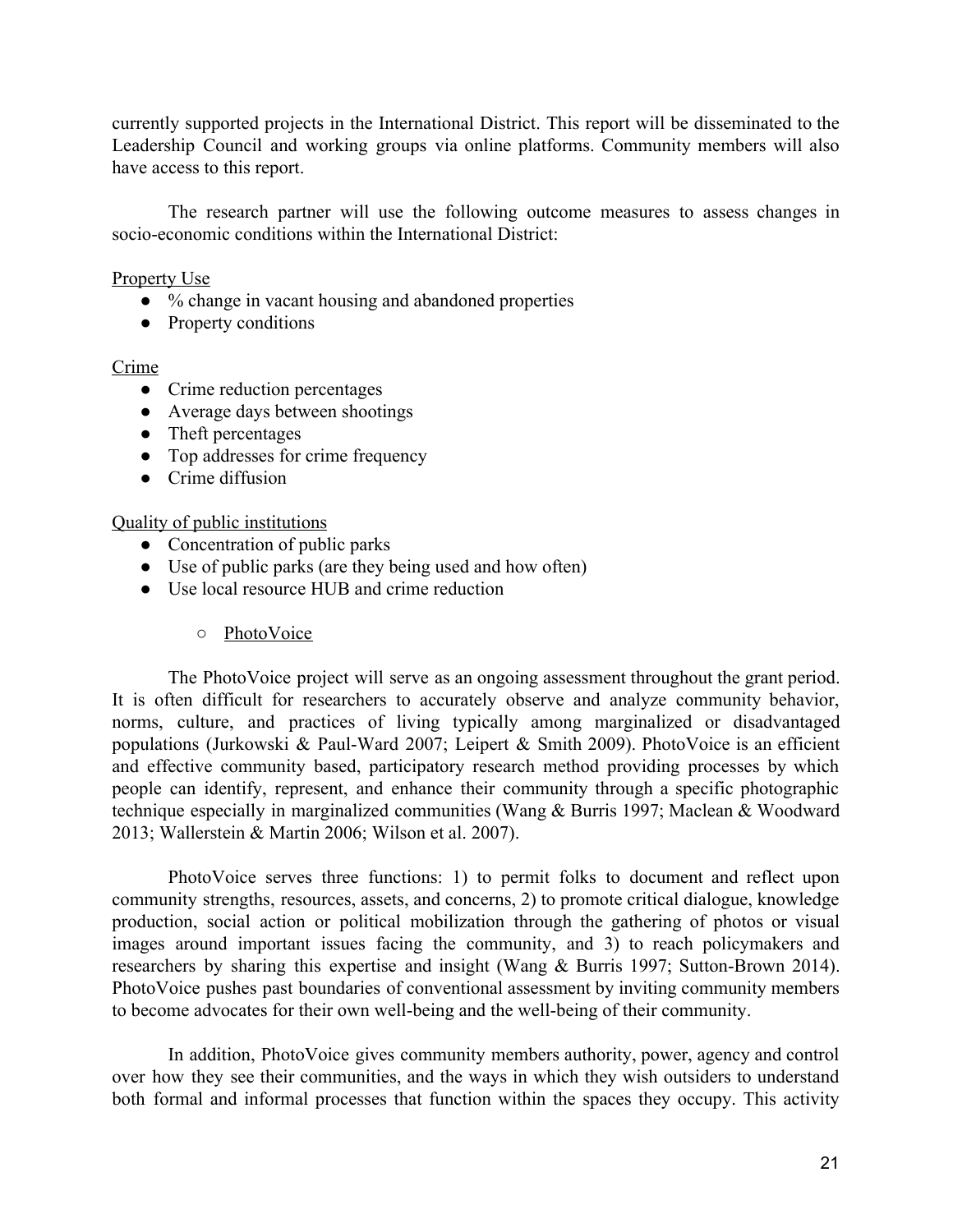gives cameras to those who might not have access with the premise that they record actions, ideas, moments, objects, entities, or processes meaningful to places where members live, work, and play. The more local participation the greater likelihood that the program site will generate richer and more complex meanings of the social setting in which they inhabit. Typically, techniques such as PhotoVoice are used to describe community inventory, community needs assessment, context evaluation, diagnostic evaluation, formative or process evaluation and social diagnosis (Wang  $\&$  Burris 1997). While community members may produce competing or entirely different forms of meaning making from similar photographed objects, facilitators must use this to reinforce their complementary nature. PhotoVoice is meant to expand and demonstrate flexibility in meaning-making by allowing all members to contribute to the analysis. PhotoVoice can sustain advocacy efforts and community capacity when it is inclusive of all community members.

PhotoVoice application in the International District requires the following:

- Cameras (digital or disposable)
- Facilitators
- Community leaders
- Consent form for participants
- Common space to discuss photos
- Transportation if folks cannot easily maneuver around their neighborhoods
- Materials to document photos and discussion around them (white board, chalk board, markers, pens, paper, recorders)
- SHOWeD questionnaire

The ultimate task of PhotoVoice is to capture images representing things around you that make you feel safe/unsafe, healthy/unhealthy, happy/unhappy, empowered/discouraged. Participants create a storyboard consisting of simple drawings and captions to describe the following: (a) their picture (why they took the photo and what someone else might see in the photo), (b) what they thought or felt about the subject of the photo, (c) what might have happened right before the photo was taken, (d) why it happened, (e) what would happen next in the story, and (f) what they hoped would happen in the future. This exercise allowed group members to grasp the idea of causality by seeing a photograph as a moment in a narrative sequence (Wilson et al. 2007).

Facilitators teach or improve the community's ability to work together effectively, to provide information or guidance, and reduce dependence on the facilitator for solving future problems (Schwarz 1994). Facilitators in conjunction with community leaders will be critical to uncovering patterns of meaning both present and absent, distinguishing and analyzing themes, styles of talking, nonverbal expressions, and mapping the sites of these photos to locate asset trails throughout the community. Moreover, they are integral to discussing the role of power, privilege, ethics, and positionality in photo-taking as to not exploit, mistreat, downplay or undermine other members (Minkler & Wallerstein 2003). Furthermore, participants in this activity should be diverse in age, income, experience, social power, gender, sexuality, and education. Finally, the SHOWeD questionnaire should be administered during the discussion phase to reflect on the photographs and allow participants to respond in writing to the following questions: What do you See here; What's really Happening here; How does this relate to Our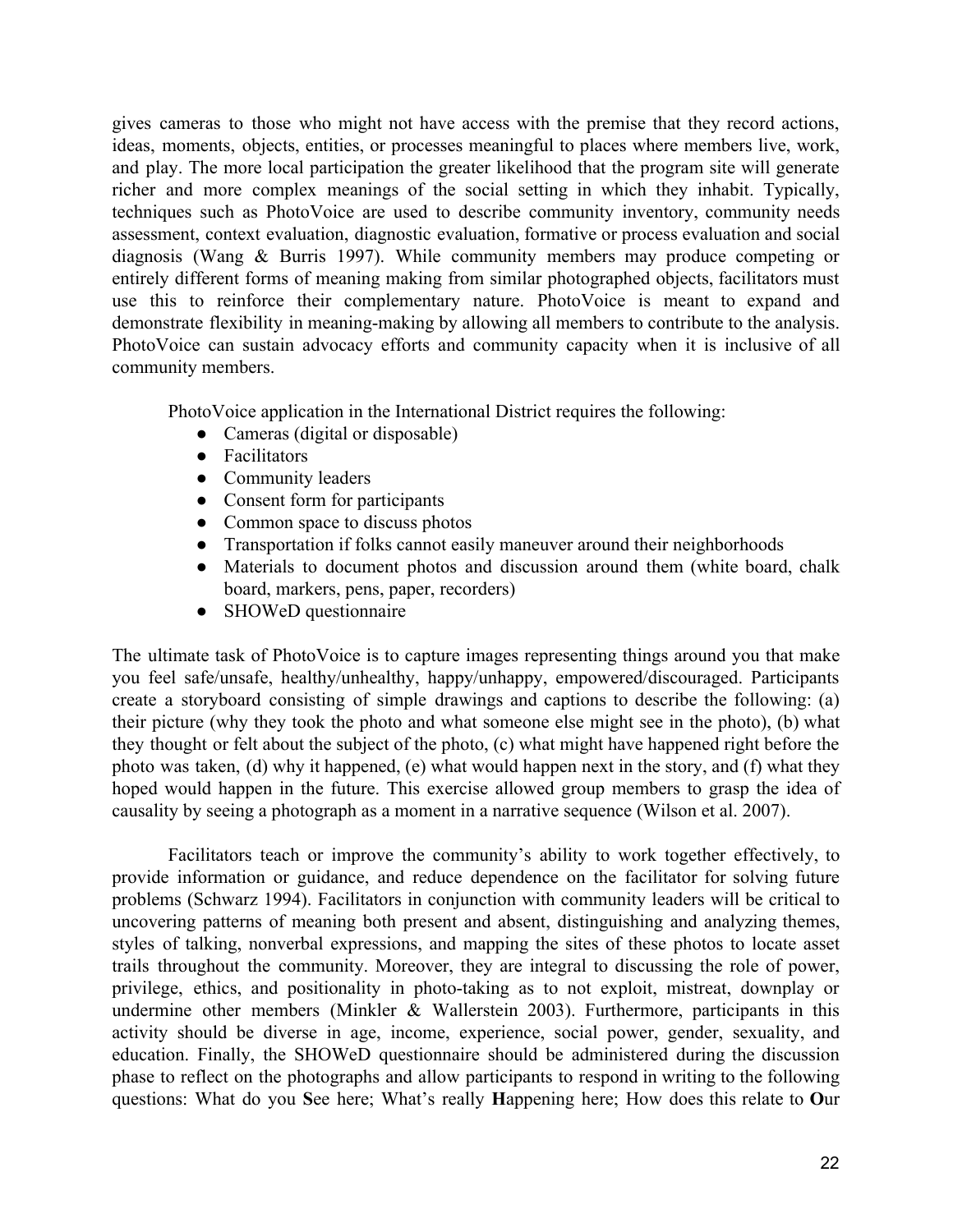lives; Why does this problem or asses exist; What can we Do about it (Wang 2003; Wang & Burris 1994).

We expect to evaluate the following performance measures through the implementation of the PhotoVoice activity:

- 1. Feelings of safety/security
- 2. Feelings of health/wellness
- 3. Feelings of community/individual (adults vs youth) empowerment
- 4. Feelings of happiness
- 5. Crime reduction percentages- crime measured every month by the Albuquerque DA's office
	- o Perceptions of Crime, Safety, and Policing Survey

The CBCR team expects to evaluate the following performance measures through the implementation of a Crime, Safety, and Policing Survey:

- 1. Feelings of safety/security
- 2. Perceptions of police and prosecutor performance in the International District
- 3. Feelings of individual empowerment/efficacy to influence neighborhood conditions
- 4. Perceptions of community disorder such as property use and property conditions, street vacancies
- 5. Perceptions of initiatives to address violent crime and safety in the International District
- 6. Demographic comparisons

Please see survey instrument in Appendix D.

#### III. **BUDGET AND NARRATIVE**

Please see budget detail worksheet and narrative in the attached "Budget" folder.

#### IV. **EARLY ACTION PROJECT SUMMARY**

The District Attorney's CBCR Team and Leadership Council participated in activities surrounding ABQ CiQlovía as part of the CBCR grant's Early Action Project in Albuquerque's International District. CiOlovia is an annual event that promotes community health and safety by closing down streets to traffic and creating a fun and safe space for cyclists and pedestrians. It is modeled after similar "open streets" events worldwide. This year, the event featured a community health fair, activity booths, food trucks, live music and dance, artwork, exhibits, vendors, and more. The team intends to participate in future CiOlovia activities in ongoing community engagement.

The grant's Early Action Project aimed to encourage community mobilization, spread information about the grant, develop relationships with leaders and residents of the neighborhood, collect qualitative data, and foster engagement and sustainability. For its Early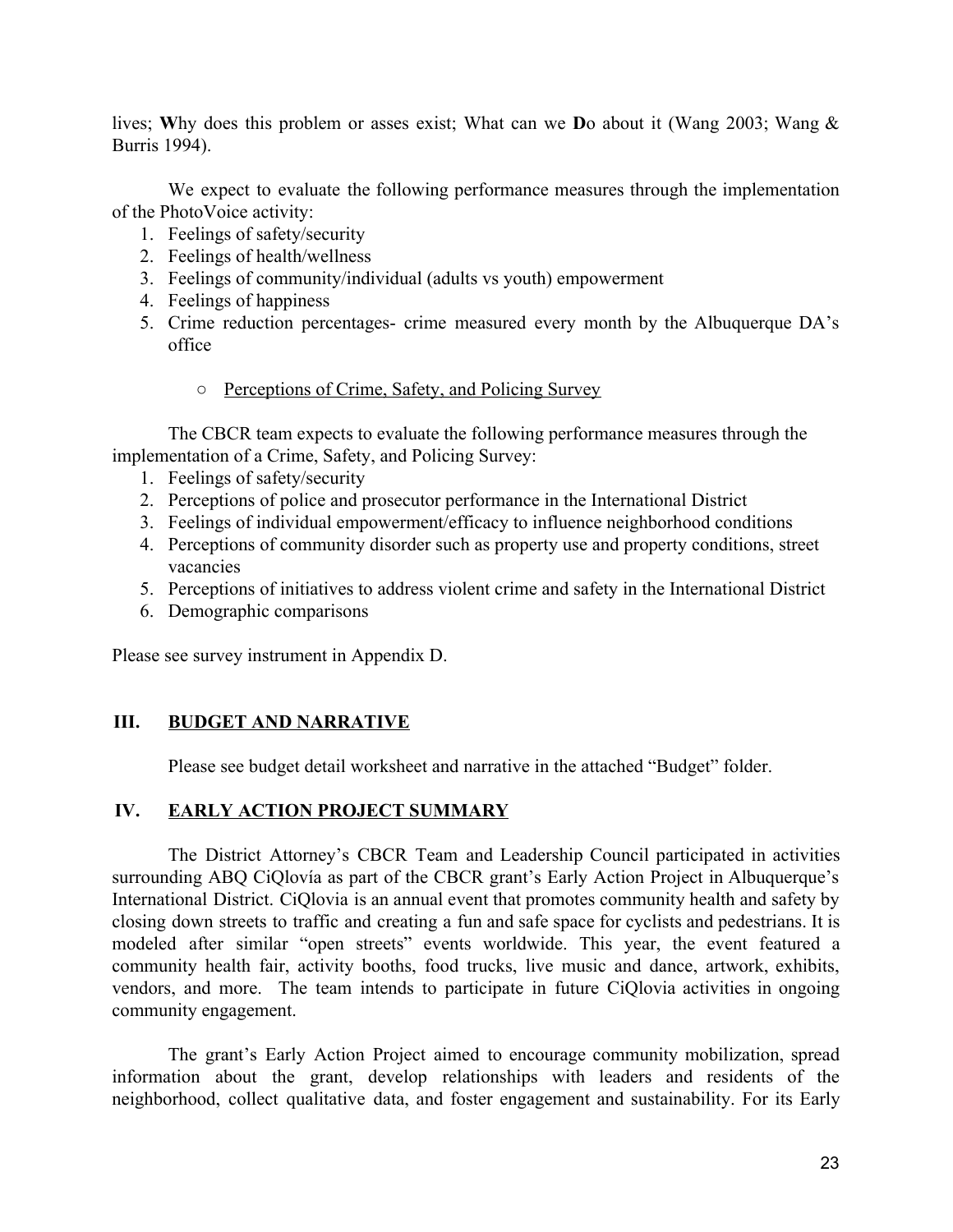Action Project, the CBCR grant sponsored part of the event, mobilized a volunteer effort, and hosted an activity booth. The grant team also participated in marketing efforts for the event, creating printed materials and attempting to reach the community through radio and television interviews.

On Saturday, October 19, volunteers from the DA's office, CBCR Leadership Council, and Highland High School helped CiQlovía organizers clean the park and paint the street in preparation for the event the following day. Volunteers swept sidewalks and Southern Ave, cleaned trash and needles from nearby Phil Chacon Park, and painted colorful patterns onto the bike lane and intersections. On Sunday, October 20, the CBCR project hosted an activity booth, handing out free bike helmets, reflective backpacks, tshirts, and bike locks to children and families as well as providing information about the grant and related initiatives. Volunteers from the community and the DA's office helped at the booth and with general event coordination.

The CBCR team engaged the community with a safety mapping project by collecting data on a large map of the International District. They asked people who stopped by the CBCR booth to pin four locations on the map: a place where they feel safe (green pin), a place where they feel moderately safe (yellow pin), a place where they do not feel safe at all (red pin), and a place where they go often (blue pin). The team recognized a number of trends in conversations with community members and by viewing the map at the end of the event. Some people did not choose their home as the place they felt the safest, youth tend to feel safe at school, people do not necessarily feel safe at places they go to often.

With respect to the top addresses for violent and property crime, a number of those locations were pinned to the map with frequency:

- Intersection of Wyoming and Central (businesses include McDonalds/Circle K and Pizza Hut): Safe (1), Not Safe (13), Kind of Safe (2), and Go Often (3)
- Intersection of Louisiana and Central (businesses include Albuquerque Downs, closed CVS store, and a major bus stop): Safe (0), Not Safe (9), Kind of Safe (4), and Go Often  $(2)$
- Walmart, located at 301 San Mateo SE: Safe  $(3)$ , Not Safe  $(5)$ , Kind of Safe  $(3)$ , and Go Often  $(21)$

Other frequently pinned locations included:

- Intersection of San Pedro and Central (businesses: El Mesquite Market, Sonic Drive In, Circle K): Safe  $(2)$ , Not Safe  $(2)$ , Kind of Safe  $(1)$ , and Go Often  $(5)$
- Phil Chacon Memorial Park: Safe (5), Not Safe (6), Kind of Safe (5), and Go Often (3)
- Van Buren Middle School: Safe  $(5)$ , Not Safe  $(0)$ , Kind of Safe  $(2)$ , and Go Often  $(5)$
- Highland High School: Safe  $(3)$ , Not Safe  $(0)$ , Kind of Safe  $(3)$ , and Go Often  $(1)$

For full details about Albuquerque CiQlovia 2019, please see Appendix G.

#### $V_{\bullet}$ **APPENDIX**